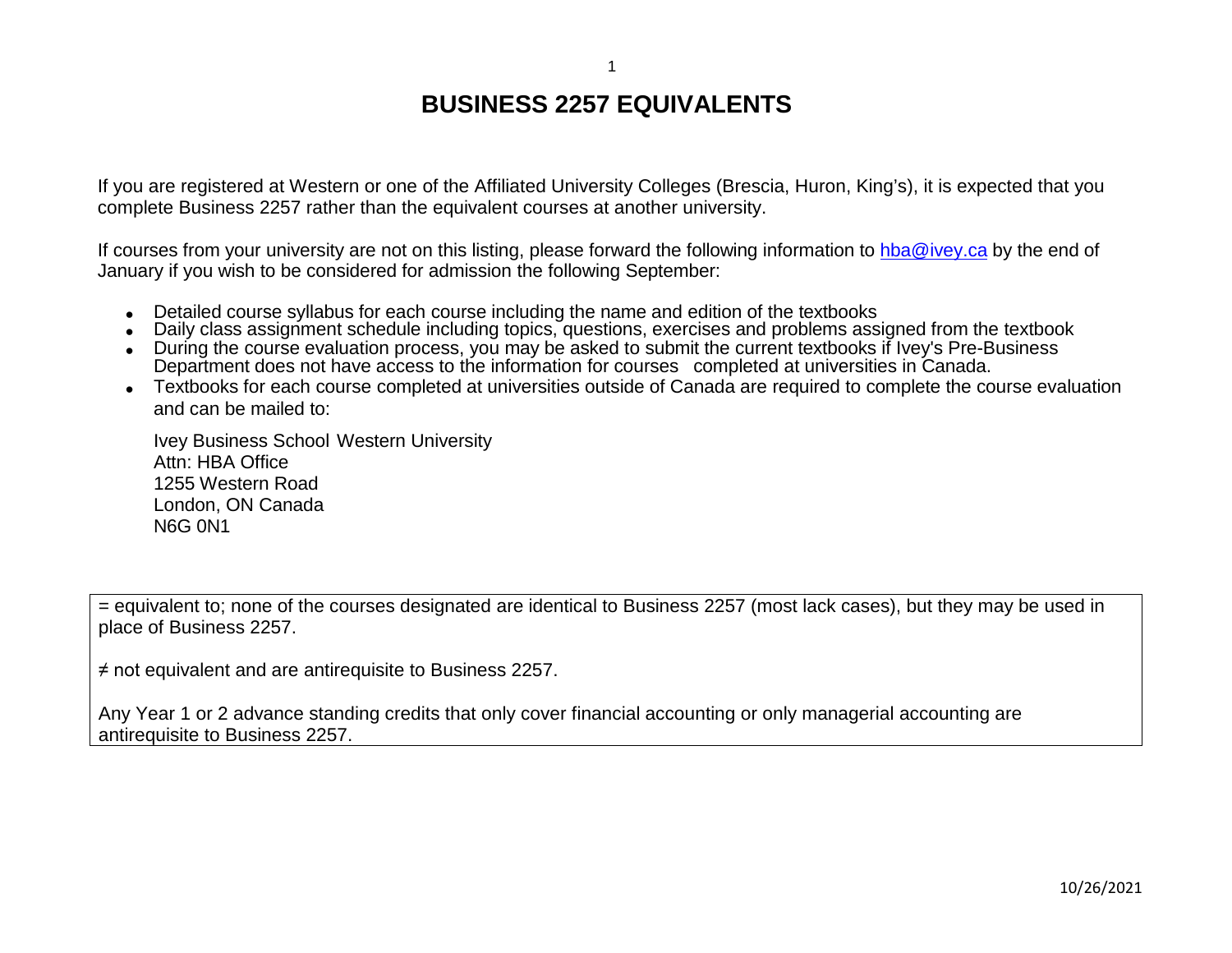| <b>CANADIAN UNIVERSITIES</b>        |                                                                                                                                                                                                            |                  |  |
|-------------------------------------|------------------------------------------------------------------------------------------------------------------------------------------------------------------------------------------------------------|------------------|--|
| <b>Acadia University</b>            | BUSI 1013A2 Financial Accounting ≠ to 1 <sup>st</sup> BUS 2257<br>$\bullet$                                                                                                                                | 2015-03-15       |  |
| (F.C. Manning)                      | BUSI 2013 Management Account = 2 <sup>nd</sup> 1/2 BUS 2257<br>$\bullet$                                                                                                                                   |                  |  |
| Alberta, University of              | Accounting 311 (Introduction to Financial Accounting = 1 <sup>st</sup> 1/ <sub>2</sub> BUS 2257<br>$\bullet$                                                                                               | 2017-09-26       |  |
|                                     | Accounting 322 (Introduction to Accounting for Management Decision Making = $2^{nd}$ 1/ <sub>2</sub><br>$\bullet$<br><b>BUS 2257</b>                                                                       | 2017-09-26       |  |
| Algoma, University                  | ADMN 1126B (Understanding & Using Financial Information ≠ to 1 <sup>st</sup> 1⁄2 BUS 2257<br>$\bullet$                                                                                                     | 2009-01-26       |  |
| College, Sault Ste.<br><b>Marie</b> | ADMN 1126B (Understanding & Using Financial Information + ADMN 1127 (Principles of<br>$\bullet$<br>Accounting = 1st $\frac{1}{2}$ BUS 2257                                                                 | 2013-01-08       |  |
| <b>Athabasca University, AB</b>     | ACCT 253 Introductory Financial Accounting = $1st$ 1/ <sub>2</sub> BUS 2257<br>$\bullet$                                                                                                                   | 2017-09-27       |  |
|                                     | ACCT 250 Accounting for Managers = $2^{nd}$ 1/ <sub>2</sub> BUS 2257<br>$\bullet$                                                                                                                          | 2017-09-27       |  |
|                                     | ACCT 253 at Athabasca + 2104AFE at Griffith University (2nd 1/2 BUS 2257 = BUS 2257<br>$\bullet$                                                                                                           | 2008-05-20       |  |
|                                     | Cornell AEM 2210 (Financial Accounting) (1st 1/2 BUS 2257) + ACCT 250 (2nd 1/2 BUS<br>$\bullet$<br>$2257$ ) = BUS 2257                                                                                     | 2010-01-29       |  |
|                                     | ACCT 351 (Intermediate Financial Accounting I) + ACCT 352 (Intermediate Financial Accounting<br>$\bullet$<br>$II$ ) = 1 <sup>st</sup> $\frac{1}{2}$ BUS 2257                                               | 2011-12-08       |  |
|                                     | FNCE 370 $\neq$ BUS 2257 (or any part of BUS 2257)<br>$\bullet$                                                                                                                                            | 2012-01-23       |  |
|                                     | ACCT 253 + ACCT 355 (must be taken together) = BUS 2257<br>$\bullet$                                                                                                                                       | 2017-09-27       |  |
| <b>Bishop's University</b>          | BAC 121 (Purposes of Accounting) = $1st$ 1/ <sub>2</sub> of BUS 2257<br>$\bullet$                                                                                                                          | 2017-09-27       |  |
| <b>Sherbrooke, Quebec</b>           | BAC 221 (Intro to Man. Accounting) = $2^{nd}$ 1/2 of BUS 2257<br>$\bullet$                                                                                                                                 | 2017-09-27       |  |
| <b>British Columbia,</b>            | BUSI 293 Introduction to Financial Accounting (1 <sup>st 1</sup> / <sub>2</sub> BUS 2257) + BUSI 294 Introduction<br>$\bullet$                                                                             | 2010-05-03       |  |
| University of                       | to Managerial Accounting $(2^{nd}$ $\frac{1}{2}$ BUS 2257) = BUS 2257                                                                                                                                      |                  |  |
|                                     | MGMT 201 (Introduction to Financial Accounting) = $1st$ % of BUS 2257<br>$\bullet$                                                                                                                         | 2021-01-21       |  |
|                                     | MGMT 202 (Introduction to Managerial Accounting) = $2^{nd}$ $\frac{1}{2}$ of BUS 2257<br>$\bullet$                                                                                                         |                  |  |
| <b>British Columbia,</b>            | COMMERCE 293 Introductory Financial Accounting = $1st$ 1/ <sub>2</sub> BUS 2257<br>$\bullet$                                                                                                               | 2013-01-08       |  |
| <b>University of (Sauder)</b>       | COMMERCE 294 Introduction to Managerial Accounting = $2^{nd}$ $\frac{1}{2}$ BUS 2257)<br>$\bullet$                                                                                                         | (review in 2015) |  |
|                                     | COMM 320 (Foundations in Accounting) ≠ BUS 2257<br>$\bullet$                                                                                                                                               | 2021-01-21       |  |
|                                     | COMR 457 Fundamentals of Financial Accounting (1 <sup>st 1</sup> / <sub>2</sub> BUS 2257) + COMM 458:<br>$\bullet$<br>Introduction to Managerial Accounting $(2^{nd}$ 1/ <sub>2</sub> BUS 2257) = BUS 2257 | 2015-05-07       |  |
| <b>British Columbia,</b>            | MGMT 301 = $1^{st}$ $\frac{1}{2}$ BUS 2257<br>$\bullet$                                                                                                                                                    | 2017-09-27       |  |
| University of - Okanagan            | MGMT 302 = $2^{nd}$ $\frac{1}{2}$ BUS 2257<br>$\bullet$                                                                                                                                                    | 2017-09-27       |  |
| <b>Brock University</b>             | ACTG 1P12 (Introduction to Accounting II) = $2nd$ 1/ <sub>2</sub> BUS 2257<br>$\bullet$                                                                                                                    | 2011-12-08       |  |
|                                     | ACTG 2P31 (External Financial Reporting) + ACTG 2P32 (External Financial Reporting II) = 1 <sup>st</sup><br>$\bullet$                                                                                      | 2013-01-08       |  |
|                                     | 1/2 BUS 2257                                                                                                                                                                                               | (review in 2016) |  |
|                                     | ACTG 1P91 Introduction to Financial Accounting = 1 <sup>st</sup> 1/ <sub>2</sub> BUS 2257<br>$\bullet$                                                                                                     | $2017 - 02 - 28$ |  |
|                                     | ACTG 2P12 Managerial Accounting = $2nd$ 1/ <sub>2</sub> BUS 2257                                                                                                                                           |                  |  |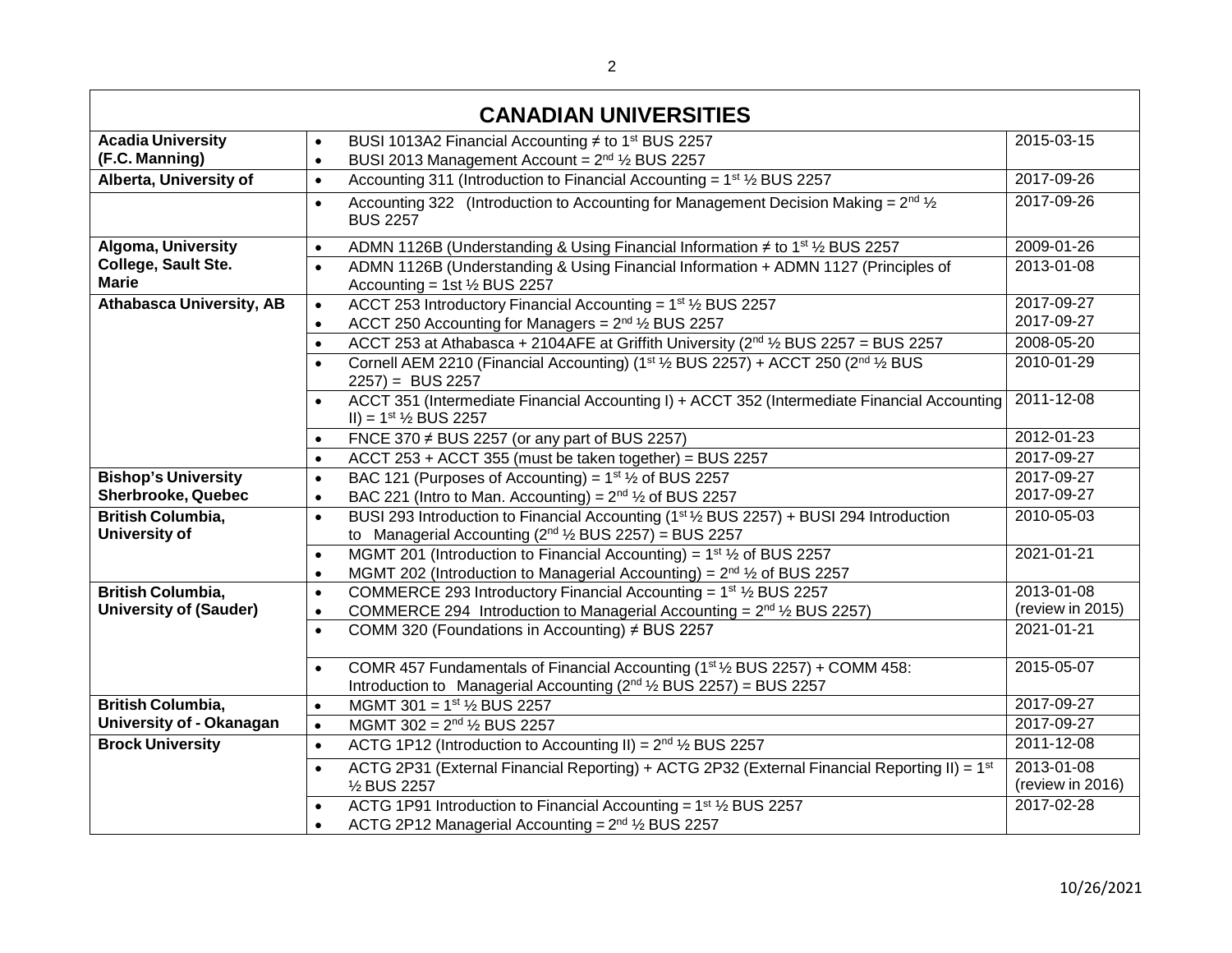|                                                    | ACTG 1P01 Introduction to Financial Accounting = $1st$ 1/2 BUS 2257<br>$\bullet$                                                                                                                  | 2019-08-22       |
|----------------------------------------------------|---------------------------------------------------------------------------------------------------------------------------------------------------------------------------------------------------|------------------|
|                                                    | ACTG 1P11 Introduction to Accounting $I = 1st$ 1/ <sub>2</sub> BUS 2257<br>$\bullet$                                                                                                              |                  |
|                                                    | ACTG 2P21 Accounting for Planning and Control $I = 2^{nd}$ 1/2 BUS 2257<br>$\bullet$                                                                                                              |                  |
|                                                    | ACTPG $1P02 = 2^{nd}$ $\frac{1}{2}$ BUS 2257<br>$\bullet$                                                                                                                                         | 2021-06-04       |
| <b>British Columbia Institute</b><br>of Technology | FMGT 3110 - Financial Accounting 1 + FMGT 4110 - Financial Accounting 2 + FMGT<br>$\bullet$<br>3210 - Cost/Managerial Accounting 1 + FMGT 4210 - Cost and Managerial Accounting 2<br>$=$ BUS 2257 | 2020-06-09       |
| <b>Calgary, University of, AB</b>                  | Accounting 317 (formerly ACCOUNTING 321) = $1st$ 1/ <sub>2</sub> BUS 2257)<br>$\bullet$                                                                                                           | 2013-01-08       |
| (Haskayne)                                         | Accounting 323 (Introduction to Managerial Accounting = 2 <sup>nd</sup> 1/2 BUS 2257) = BUS 2257<br>$\bullet$                                                                                     | (review in 2018) |
|                                                    | Accounting 217 (formerly Accounting 317) Introductory Financial Accounting = 1st 1/2 BUS 2257<br>$\bullet$                                                                                        | 2017-09-27       |
|                                                    | Accounting 323 Introductory Managerial Accounting = 2nd 1/2 BUS 2257<br>$\bullet$                                                                                                                 |                  |
| <b>Capilano University (N.</b>                     | BFIN 141 Accounting prerequisite + BFIN 142 Financial Accounting I = $1st$ / <sub>2</sub> BUS 2257<br>$\bullet$                                                                                   | 2017-02-28       |
| Vancouver)                                         | BFIN 244 Managerial Accounting = $2^{nd}$ 1/ <sub>2</sub> BUS 2257<br>$\bullet$                                                                                                                   |                  |
| <b>Cape Breton University</b>                      | ACCT 1203 Introduction to Accounting II ≠ 1 <sup>st</sup> 1/ <sub>2</sub> BUS 2257<br>$\bullet$                                                                                                   | 2016-01-21       |
| (Shannon School of<br><b>Business)</b>             | ACCT 1204 Introduction to Accounting II = $2^{nd}$ $\frac{1}{2}$ BUS 2257<br>$\bullet$                                                                                                            |                  |
| <b>Carleton University</b>                         | BUSI 1001 B, C, T (Principles of Financial Accounting) = 1 <sup>st</sup> 1/ <sub>2</sub> BUS 2257                                                                                                 | 2009-11-30       |
| (Sprott)                                           | $\bullet$<br>BUSI 1002 C, D, V (Managerial Accounting) = $2^{nd}$ $\frac{1}{2}$ BUS 2257<br>$\bullet$                                                                                             |                  |
|                                                    | COM 111 (Queen's) = $1^{st}$ $\frac{1}{2}$ BUS 2257<br>$\bullet$                                                                                                                                  | 2010-03-24       |
|                                                    | BUSI 1105 (Carleton) = $2^{nd}$ $\frac{1}{2}$ BUS 2257<br>$\bullet$                                                                                                                               |                  |
|                                                    |                                                                                                                                                                                                   |                  |
|                                                    | BUSI 1004 Financial Accounting for Business Students = 1 <sup>st</sup> 1/2 BUS 2257<br>$\bullet$                                                                                                  | 2011-01-19       |
|                                                    | BUSI 1005 Management Accounting for Business Students = 2nd 1/2 BUS 2257<br>$\bullet$                                                                                                             |                  |
| <b>Concordia University</b>                        | ACCO 230 Financial Accounting = $1st$ 1/ <sub>2</sub> BUS 2257<br>$\bullet$                                                                                                                       | 2013-04-05       |
| (John Molson School of                             | ACCO 240 Managerial Accounting = $2^{nd}$ $\frac{1}{2}$ BUS 2257<br>$\bullet$                                                                                                                     |                  |
| <b>Business)</b>                                   | COMM 217 Financial Accounting = $1st$ 1/ <sub>2</sub> BUS 2257<br>$\bullet$                                                                                                                       | 2013-12-10       |
|                                                    | COMM 305 Management Accounting = $2^{nd}$ $\frac{1}{2}$ BUS 2257<br>$\bullet$                                                                                                                     |                  |
| <b>Dalhousie University, NS</b>                    | COMM 1101 (Introductory Accounting I) + COMM 2102 (Introductory Accounting II) =<br>$\bullet$<br><b>BUS 2257</b>                                                                                  | 2011-06-24       |
|                                                    | MGMT2101 Introductory Accounting I = 1st 1/2 BUS 2257<br>$\bullet$                                                                                                                                | 2015-06-25       |
|                                                    | MGMT2102 Managerial Accounting = $2^{nd}$ $\frac{1}{2}$ BUS 2257<br>$\bullet$                                                                                                                     | 2015-07-20       |
| <b>Fraser International</b><br>College             | BUS 251 Fin. Accounting $\neq$ 1st $\frac{1}{2}$ BUS 2257<br>$\bullet$                                                                                                                            | 2016-04-25       |
| Fraser Valley, the                                 | Bus 143 Accounting I + Bus 144 Accounting II = $1st$ 1/ <sub>2</sub> BUS 2257<br>$\bullet$                                                                                                        | 2017-10-02       |
| <b>University College of,</b>                      | Bus 145 Accelerated Business Administration = $1st$ 1/ <sub>2</sub> BUS 2257<br>$\bullet$                                                                                                         | 2007-11-27       |
| <b>BC</b>                                          | Bus 247 Management Accounting = $2^{nd}$ $\frac{1}{2}$ of BUS 2257<br>$\bullet$                                                                                                                   | 2017-10-02       |
| Guelph, University of                              | MGMT 3320 Financial Management ≠ 1 <sup>st</sup> 1/ <sub>2</sub> BUS 2257<br>$\bullet$                                                                                                            | 2020-04-16       |
|                                                    | MGMT 3320 and ACCT 1220 ≠ 1 <sup>st</sup> 1/ <sub>2</sub> BUS 2257<br>$\bullet$                                                                                                                   | 2020-04-16       |
|                                                    | ACCT*1220 Financial Accounting ≠ 1 <sup>st</sup> 1/ <sub>2</sub> BUS 2257<br>$\bullet$                                                                                                            | 2020-01-28       |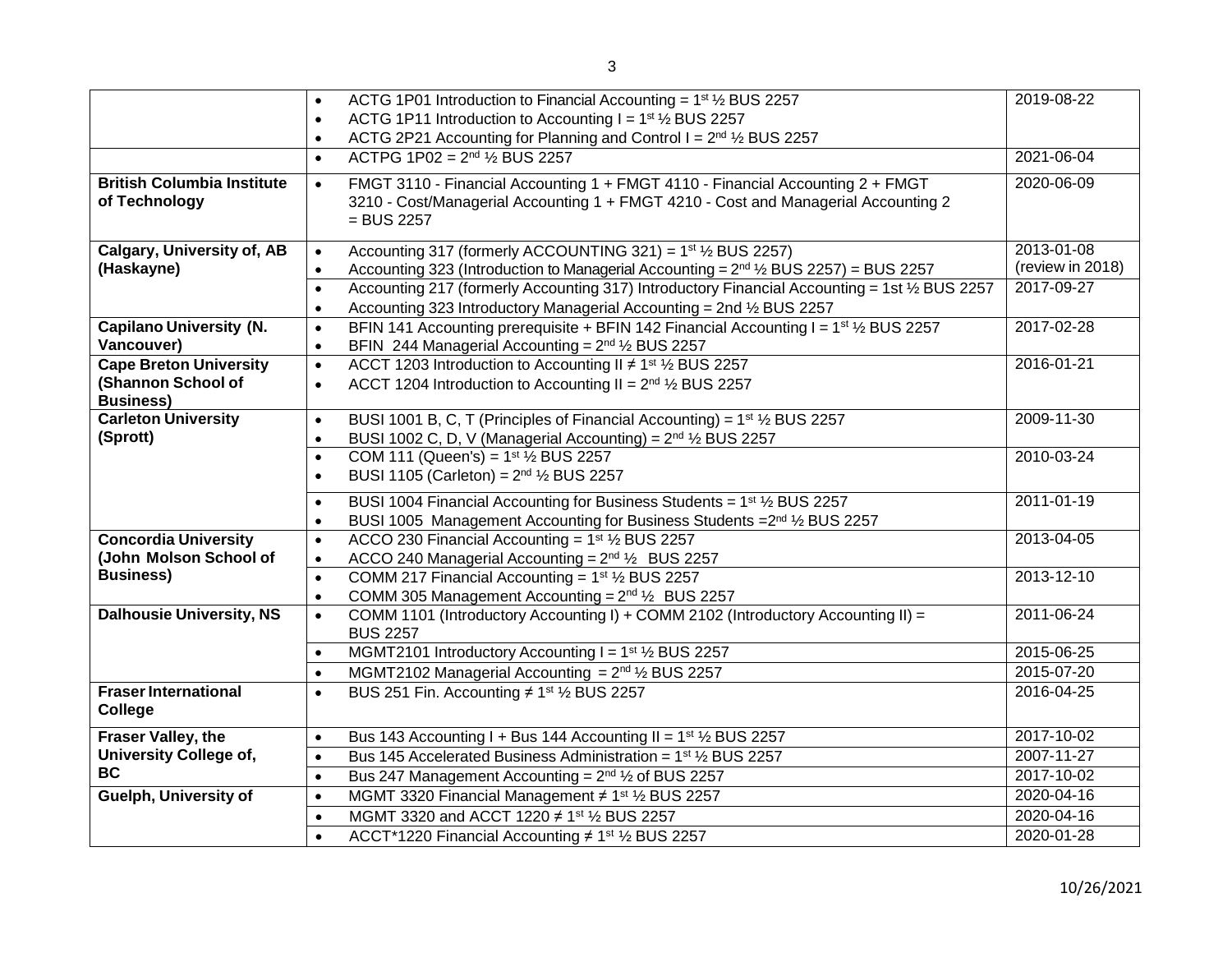|                                                    | ACCT 2230 Management Accounting = 2 <sup>nd</sup> 1/ <sub>2</sub> BUS 2257 (replaces BUS 2230)                                                                                                                                                           | 2017-02-02 |
|----------------------------------------------------|----------------------------------------------------------------------------------------------------------------------------------------------------------------------------------------------------------------------------------------------------------|------------|
|                                                    | ACCT 3330 + ACCT 3340 = $1^{st}$ $\frac{1}{2}$ BUS 2257<br>$\bullet$                                                                                                                                                                                     | 2021-01-29 |
| Guelph Humber,<br><b>University of</b>             | BADM 1030 Accounting I + BADM 1060 Accounting II = 1 <sup>st</sup> 1/ <sub>2</sub> BUS 2257<br>$\bullet$<br>BADM 2010 Managerial Accounting = $2^{nd}$ $\frac{1}{2}$ BUS 2257<br>$\bullet$                                                               | 2010-01-29 |
|                                                    | BADM 3120 is unrelated to BUS 2257<br>$\bullet$                                                                                                                                                                                                          | 2010-01-29 |
| <b>HEC Montréal</b>                                | 1-901-06 Presentation of Accounting Information ≠ 1 <sup>st 1</sup> ⁄ <sub>2</sub> of BUS 2257<br>$\bullet$                                                                                                                                              | 2014-05-07 |
|                                                    | 1-928-06 Using Accounting Information ≠ 2 <sup>nd</sup> 1/ <sub>2</sub> of BUS 2257<br>$\bullet$                                                                                                                                                         | 2014-05-07 |
|                                                    | 1-901-13 Presentation of Accounting Information ≠ 1 <sup>st</sup> or 2 <sup>nd</sup> 1/2 of BUS 2257<br>$\bullet$                                                                                                                                        | 2014-05-07 |
|                                                    | 1-902-13 Presentation of Accounting Information ≠ 1 <sup>st</sup> or 2 <sup>nd</sup> 1/2 of BUS 2257<br>$\bullet$                                                                                                                                        | 2014-05-07 |
|                                                    | 1-901-06 n ≠ 1 <sup>st</sup> or 2 <sup>nd</sup> 1/ <sub>2</sub> of BUS 2257<br>$\bullet$                                                                                                                                                                 | 2014-05-07 |
|                                                    | 1-902-06 $\neq$ 1 <sup>st</sup> or 2 <sup>nd</sup> $\frac{1}{2}$ of BUS 2257<br>$\bullet$                                                                                                                                                                | 2014-05-07 |
| King's College,<br>University of, NS               | Affiliate of Dalhousie<br>$\bullet$                                                                                                                                                                                                                      |            |
| <b>Kwantlen University</b>                         | ACCT 2293 R12 Introduction to Financial Accounting = 1st 1/2 BUS 2257<br>$\bullet$                                                                                                                                                                       | 2009-02-11 |
| College, Surrey, BC                                | ACCT 3320 R11 Advanced Management Accounting = 2 <sup>nd</sup> 1/2 BUS 2257<br>$\bullet$                                                                                                                                                                 |            |
| <b>Lakehead University</b>                         | Business 1012 Financial Accounting = 1 <sup>st</sup> 1/ <sub>2</sub> BUS 2257<br>$\bullet$                                                                                                                                                               | 2017-09-27 |
|                                                    | Bus 2012 FA Management Accounting = $2nd$ $\frac{1}{2}$ BUS 2257<br>$\bullet$                                                                                                                                                                            | 2018-01-26 |
| <b>Laurentian University</b>                       | ACCT 2001 Introductory Accounting II = $1st$ 1/ <sub>2</sub> BUS 2257<br>$\bullet$                                                                                                                                                                       | 2019-09-24 |
|                                                    | ACCT 2011 Managerial Accounting I = 2nd 1/2 BUS 2257<br>$\bullet$                                                                                                                                                                                        | 2019-09-24 |
|                                                    | COMM 1107E Understanding and Using Accounting Information = $1^{st}$ % BUS 2257<br>$\bullet$                                                                                                                                                             | 2016-01-22 |
|                                                    | COMM 2016 Management Accounting I + COMM 2017 Management Accounting II = 2 <sup>nd</sup> 1/ <sub>2</sub><br>$\bullet$<br><b>BUS 2257</b>                                                                                                                 | 2016-02-02 |
| <b>Laurentian University</b><br>(Georgian College) | ADMN 1107 (Principles of Accounting) (1st 1/2 BUS 2257) + ADMN 3106 (Management<br>$\bullet$<br>Accounting & Control I) + ADMN 3107 (Management Accounting & Control II) (2nd 1/2 BUS<br>$2257$ ) = BUS 2257                                             | 2010-01-21 |
|                                                    | ACCT 1000 (Financial Accounting Principles 1) + ACCT 1001 (Financial Accounting<br>$\bullet$<br>Principles 2 (1st $\frac{1}{2}$ BUS 2257) + ACCT 2003 (Cost Accounting 1) + ACCT 2000 (Cost<br>Accounting 2 ( $2nd$ 1/ <sub>2</sub> BUS 2257) = BUS 2257 | 2010-04-12 |
| <b>Laurier University</b>                          | BU 127 (formerly BU 227) Introduction to Financial Accounting = 1 <sup>st</sup> 1/ <sub>2</sub> BUS 2257<br>$\bullet$                                                                                                                                    | 2013-11-29 |
|                                                    | BU 247 Introduction to Managerial Accounting = $2^{nd}$ $\frac{1}{2}$ BUS 2257<br>$\bullet$                                                                                                                                                              | 2013-11-29 |
| Lethbridge, University of                          | Management 2100 = $1^{st}$ 1/2 of BUS 2257<br>$\bullet$                                                                                                                                                                                                  | 2008-04-23 |
|                                                    | Management 2400C = $2nd$ 1/ <sub>2</sub> BUS 2257<br>$\bullet$                                                                                                                                                                                           |            |
| <b>Manitoba, University of</b>                     | ACC 1100 Introductory Financial Accounting = $1st$ 1/ <sub>2</sub> BUS 2257<br>$\bullet$                                                                                                                                                                 | 2012-10-30 |
|                                                    | ACC 1110 Introductory Managerial Accounting = $2nd$ 1/ <sub>2</sub> BUS 2257<br>$\bullet$                                                                                                                                                                |            |
| <b>McGill University</b>                           | ACCT 361 (Intermediate Management Accounting I) = 2 <sup>nd</sup> 1/2 BUS 2257<br>$\bullet$                                                                                                                                                              | 2011-09-26 |
|                                                    | MGCR 211 (Financial Accounting 1) $\neq$ 1st 1/2 BUS 2257<br>$\bullet$                                                                                                                                                                                   | 2011-09-26 |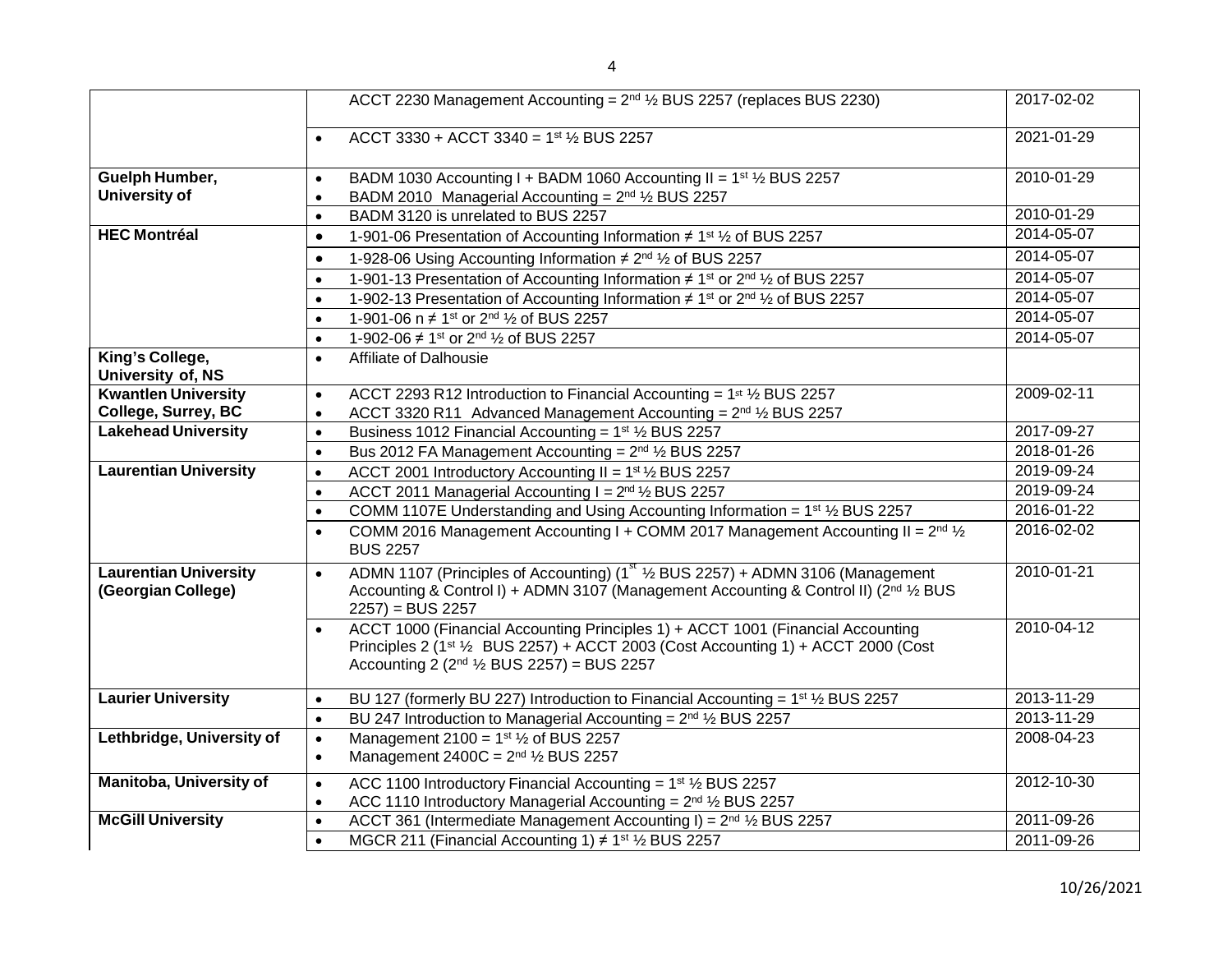|                                                             | ACCT 351 (Intermediate Financial Accounting 1) + ACCT 361 (Intermediate<br>$\bullet$                                                                      | 2017-09-27      |
|-------------------------------------------------------------|-----------------------------------------------------------------------------------------------------------------------------------------------------------|-----------------|
| Management Accounting 1) = BUS 2257                         |                                                                                                                                                           | 2012-09-06      |
| <b>McMaster University</b>                                  | Commerce 4AK3 ≠ BUS 2257<br>$\bullet$                                                                                                                     |                 |
| (DeGroote School of                                         | Commerce 2AA3 (Financial Accounting (1st 1/2 BUS 2257) + Commerce 2AB3<br>$\bullet$                                                                       | 2013-01-08      |
| <b>Business)</b>                                            | (Managerial Accounting) = BUS 2257                                                                                                                        | (reviewed 2017) |
|                                                             | Commerce 1AA3 (Financial Accounting) = 1 <sup>st</sup> 1/ <sub>2</sub> BUS 2257 (replaces Commerce 2AA3)<br>$\bullet$                                     | 2018-01-26      |
|                                                             | Commerce 2AB3 Managerial Accounting = $2nd$ 1/ <sub>2</sub> BUS 2257<br>$\bullet$                                                                         | 2018-01-26      |
| <b>Memorial University of</b>                               | B1101 Principles of Accounting ≠ 1 <sup>st</sup> half B2257<br>$\bullet$                                                                                  | 2014-05-16      |
| Newfoundland                                                | B2101 Managerial Accounting = $2^{nd}$ $\frac{1}{2}$ B2257<br>$\bullet$                                                                                   | 2014-05-16      |
| <b>Mount Allison</b>                                        | COMM 2101 Introductory Financial Accounting $1 = 1$ <sup>st</sup> $\frac{1}{2}$ BUS 2257<br>$\bullet$                                                     | 2013-12-10      |
|                                                             | COMM 2131 Management Accounting = $2nd$ $\frac{1}{2}$ BUS 2257<br>$\bullet$                                                                               |                 |
| <b>Mount Royal University</b><br>(Bissett School of Bus.)   | ACCT 2121 Financial Accounting Concepts + ACCT 3224 Management Accounting = BUS 2257<br>$\bullet$                                                         | 2017-09-27      |
| <b>Mount Saint Vincent</b><br><b>University, Halifax NS</b> | Business 2221 (Introductory Accounting I) + Business 2222 (Introductory Accounting II)<br>$\bullet$<br>+ Business 3320 (Managerial Accounting) = BUS 2257 | 2017-10-03      |
| <b>New Brunswick,</b>                                       | BA 1216 (Accounting for Managers 1 ≠ to any part of BUS 2257<br>$\bullet$                                                                                 | 2007-09-24      |
| University of                                               | ADM 2213 (1st 1/2 BUS 2257) + ADM 2223 (2nd 1/2 BUS 2257) = BUS 2257<br>$\bullet$                                                                         | 2009-03-30      |
|                                                             | ADM 1213 ≠ 1st 1/2 BUS 2257<br>$\bullet$                                                                                                                  | 2013-04-05      |
|                                                             | ADM 2223 = $2^{nd}$ $\frac{1}{2}$ BUS 2257<br>$\bullet$                                                                                                   | 2013-04-0       |
| <b>Nipissing University,</b><br>North Bay, ON               | ACCT 1106 (Principles of Accounting I) + ACCT 1107 (Principles of Accounting II) = $1st$<br>$\bullet$<br>1/2 BUS 2257                                     | 2011-07-27      |
| Northern BC, University of                                  | $\bullet$<br>BAUD 111 (Financial Accounting 1) + BAUD 121 (Financial Accounting 2) = $1^{st}$ 1/2 BUS 2257                                                | 2017-09-27      |
| <b>Okanagan University</b>                                  | BAUD 111 (Financial Accounting 1) $\neq$ to 1 <sup>st</sup> 1/ <sub>2</sub> BUS 2257<br>$\bullet$                                                         | 2017-09-27      |
| <b>College</b>                                              | BAUD 264 (Management Accounting) = 2 <sup>nd</sup> 1/ <sub>2</sub> BUS 2257<br>$\bullet$                                                                  | 2017-09-27      |
| Northern BC, University of                                  | COMM 211 Managerial Accounting = $2^{nd}$ $\frac{1}{2}$ BUS 2257<br>$\bullet$                                                                             | 2019-09-24      |
|                                                             | COMM 210-3 Financial Accounting = $1st$ 1/ <sub>2</sub> BUS 2257<br>$\bullet$                                                                             | 2013-02-10      |
| <b>Ontario, University of,</b>                              | BUSI2160 Introductory Financial Accounting II) ≠ 1 <sup>st</sup> 1/ <sub>2</sub> BUS 2257<br>$\bullet$                                                    | 2015-01-29      |
| <b>Institute of Technology</b><br>(UOIT)                    | BUSI2170U Managerial Accounting = $2nd$ 1/ <sub>2</sub> BUS 2257<br>$\bullet$                                                                             | 2015-03-17      |
| <b>Ottawa University</b>                                    | ADM 1340 (formerly ADM 2340) (1st 1/2 B2257) + ADM 2341 or ADM 2741 (2nd 1/2 BUS 2257) =<br>$\bullet$<br>BUS 2257 (no bonds in ADM1340)                   | 2017-10-02      |
| <b>Prince Edward Island,</b>                                | Business 101 ≠ BUS 2257<br>$\bullet$                                                                                                                      | 2017-10-03      |
| <b>University of</b>                                        | Accounting 201 + Accounting 202 = $1^{st}$ 1/ <sub>2</sub> BUS 2257<br>$\bullet$                                                                          | 2017-10-03      |
|                                                             | Accounting 221 Managerial Accounting = $2^{nd}$ 1/ <sub>2</sub> half BUS 2257<br>$\bullet$                                                                | 2017-10-03      |
|                                                             | Accounting 321 Managerial Accounting = $2nd$ s half BUS 2257<br>$\bullet$                                                                                 | 2013-09-27      |
| <b>Queen's University</b>                                   | COM 111 (Queen's) (1 <sup>st</sup> 1/2 BUS 2257) + BUSI 1105 (Carleton) ( $2nd$ 1/2 BUS 2257) = BUS 2257<br>$\bullet$                                     | 2010-03-24      |
|                                                             | COMM 212 (Introduction to Management Accounting) = $2^{nd}$ 1/2 BUS 2257<br>$\bullet$                                                                     | 2013-01-23      |
|                                                             | COMM 111 (Introduction to Financial Accounting) (1 <sup>st</sup> 1/ <sub>2</sub> BUS 2257) + COMM 112<br>$\bullet$                                        | 2013-01-23      |
|                                                             | (Management Accounting) (2 <sup>nd 1</sup> / <sub>2</sub> BUS 2257) = BUS 2257                                                                            |                 |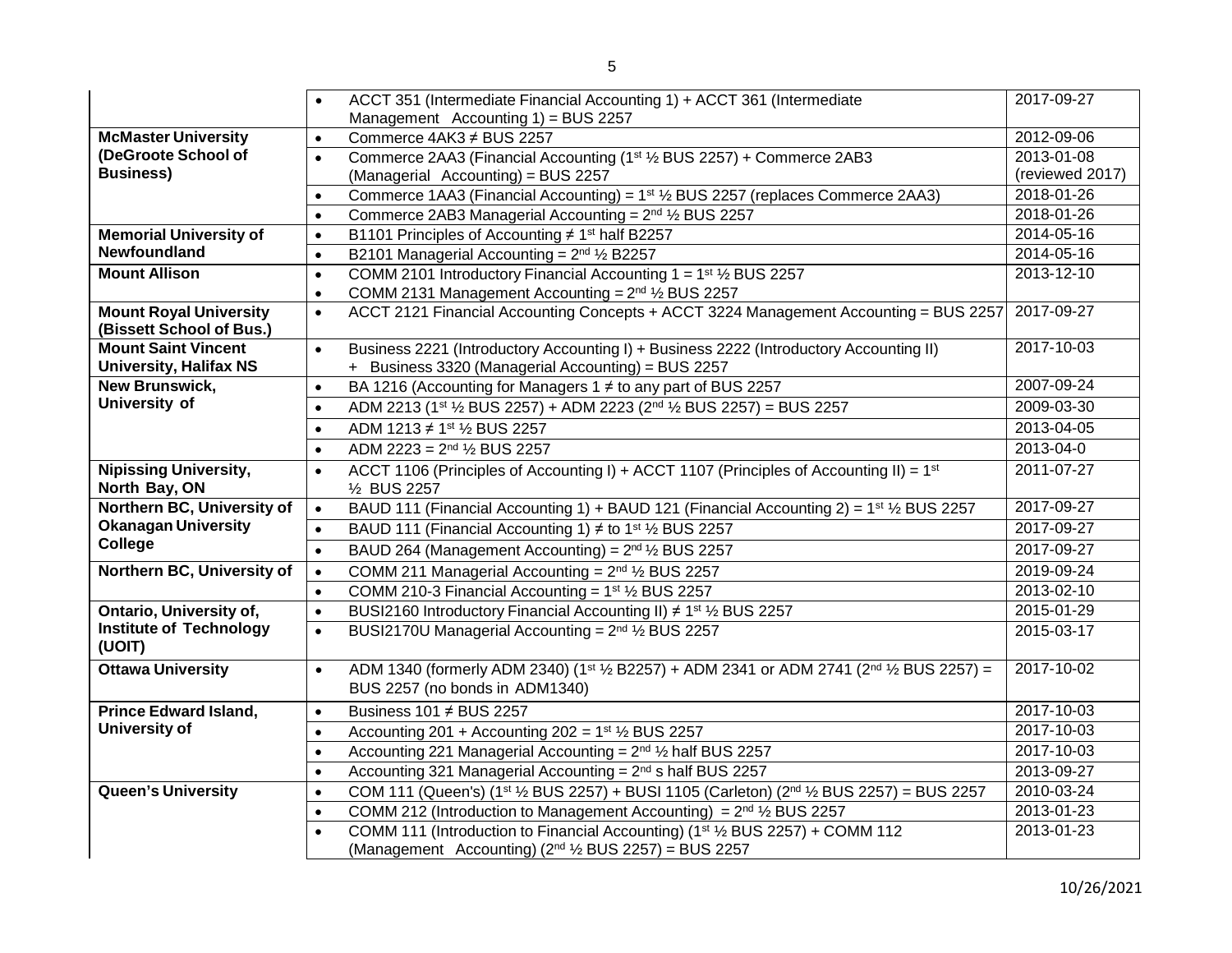|                                                                        | COMM 211 Introduction to Financial Accounting = $1st$ 1/ <sub>2</sub> BUS 2257<br>$\bullet$                                                                                                                                                         | 2013-09-30 |
|------------------------------------------------------------------------|-----------------------------------------------------------------------------------------------------------------------------------------------------------------------------------------------------------------------------------------------------|------------|
|                                                                        | COMM 212 Management Accounting = $2nd$ 1/ <sub>2</sub> BUS 2257<br>$\bullet$                                                                                                                                                                        | 2013-09-30 |
|                                                                        | COMM 611 (formerly COMM 211) = $1^{st}$ 1/ <sub>2</sub> BUS 2257<br>$\bullet$                                                                                                                                                                       | 2018-02-25 |
|                                                                        | COMM 612 (formerly COMM 212) = $2^{nd}$ 1/ <sub>2</sub> BUS 2257<br>$\bullet$                                                                                                                                                                       | 2018-02-25 |
| Regina, University of                                                  | Bus 285 (Introductory Financial Accounting = $1st$ 1/2 BUS 2257 (very light)<br>$\bullet$                                                                                                                                                           | 2017-10-02 |
|                                                                        | Bus 288 (Introduction to Managerial Accounting = $2^{nd}$ $\frac{1}{2}$ BUS 2257<br>$\bullet$                                                                                                                                                       | 2017-10-02 |
| <b>Ryerson University</b>                                              | $ACC 110 + ACC 410 = BUS 2257$<br>$\bullet$                                                                                                                                                                                                         | 2014-01-06 |
|                                                                        | CACC 100 Financial Accounting = $1st$ 1/ <sub>2</sub> BUS 2257<br>$\bullet$                                                                                                                                                                         | 2014-11-04 |
|                                                                        | CACC110 Financial Accounting for Accounting Majors = $1st$ % BUS 2257<br>$\bullet$                                                                                                                                                                  | 2014-01-06 |
|                                                                        | CACC333 Core Concepts of Accounting ≠ to any part of BUS 2257<br>$\bullet$                                                                                                                                                                          | 2014-11-04 |
|                                                                        | CACC 406 Introductory Management Accounting = $2nd$ 1/2 BUS 2257                                                                                                                                                                                    | 2014-07-29 |
|                                                                        | ACC 100 Introductory Financial Accounting = 1 <sup>st</sup> 1/2 BUS 2257<br>$\bullet$                                                                                                                                                               | 2014-07-28 |
|                                                                        | ACC 406 Introductory Management Accounting = 2 <sup>nd</sup> 1/2 BUS 2257<br>$\bullet$                                                                                                                                                              | 2018-02-25 |
|                                                                        | CACC110 Financial Accounting for Accounting Majors (1 <sup>st</sup> 1/ <sub>2</sub> BUS 2257) + ACC 406<br>Introductory Management Accounting $(2^{nd}$ $\frac{1}{2}$ BUS 2257) = BUS 2257                                                          | 2018-02-25 |
|                                                                        | AFA100 Introductory Financial Accounting (1 <sup>st</sup> 1/2 BUS 2257) + AFA 200 Introductory<br>$\bullet$<br>Management Accounting (2nd 1/2 BUS 2257) = BUS 2257                                                                                  | 2015-06-29 |
|                                                                        | ECN 320 Introduction to Financial Economics $\neq$ to 1 <sup>st</sup> 1/ <sub>2</sub> BUS 2257                                                                                                                                                      | 2017-02-02 |
|                                                                        | FIN 401 Managerial Finance II $\neq$ to 2 <sup>nd</sup> $\frac{1}{2}$ BUS 2257<br>$\bullet$                                                                                                                                                         | 2017-02-02 |
| <b>Saint Mary's University</b><br>(Sobey School of<br><b>Business)</b> | ACCT 2241 Introductory Financial Accounting (1 <sup>st</sup> 1/2 BUS 2257) + ACCT 2242<br>$\bullet$<br>Introductory Managerial Accounting (2 <sup>nd 1</sup> / <sub>2</sub> BUS 2257) = BUS 2257                                                    | 2013-02-16 |
| Saskatchewan,                                                          | COMM 201.3 + COMM 301 = BUS 2257<br>$\bullet$                                                                                                                                                                                                       | 2001-04-25 |
| University of                                                          | COMM 201.3 (Introduction to Financial Accounting) = $1st$ 1/ <sub>2</sub> BUS 2257<br>$\bullet$                                                                                                                                                     | 2007-12-13 |
|                                                                        | COMM 210 (Introduction to Management Accounting) = $2nd$ 1/ <sub>2</sub> BUS 2257<br>$\bullet$                                                                                                                                                      | 2007-12-13 |
| <b>Simon Fraser University,</b>                                        | BUS 251 Financial Accounting ≠ 1 <sup>st</sup> 1/ <sub>2</sub> BUS 2257<br>$\bullet$                                                                                                                                                                | 2016-04-25 |
| BC.                                                                    | BUS 254 Managerial Accounting $1 = 2^{nd}$ % BUS 2257<br>$\bullet$                                                                                                                                                                                  | 2015-09-15 |
| <b>St. Francis Xavier</b><br><b>University, Nova</b>                   | Bus. Admin 221 (Introductory Financial Accounting) (1 <sup>st</sup> 1/ <sub>2</sub> BUS 2257) + Bus Admin 223<br>$\bullet$<br>(Introductory Managerial Accounting) (2 <sup>nd</sup> 1/ <sub>2</sub> BUS 2257) = BUS 2257                            | 2007-04-09 |
| <b>Thompson River</b>                                                  | ACCT 2211 Financial Accounting + ACCT 2251 Management Accounting = BUS 2257<br>$\bullet$                                                                                                                                                            | 2020-06-12 |
| <b>University (TRU)</b>                                                | UBC Comm. 457 Introduction to Financial Accounting + ADMN 233 Management<br>$\bullet$                                                                                                                                                               | 2008-01-14 |
| (formerly BC Open                                                      | Accounting $(2^{nd}$ $\frac{1}{2}$ BUS 2257) = BUS 2257                                                                                                                                                                                             |            |
| University)                                                            | BUSM 131 Accounting I (1 <sup>st 1</sup> / <sub>2</sub> BUS 2257) or ADMN 231 Intro to Financial Accounting (1 <sup>st</sup><br>$\bullet$<br>$\frac{1}{2}$ BUS 2257) + ADMN 233 Management Accounting ( $2^{nd}$ $\frac{1}{2}$ BUS 2257) = BUS 2257 | 2008-01-29 |
|                                                                        | BBUS 2541 Management Accounting = 2 <sup>nd</sup> 1/ <sub>2</sub> BUS 2257<br>$\bullet$                                                                                                                                                             | 2014-01-08 |
| <b>Toronto, University of</b>                                          | MGT 120H5F Financial Accounting = $1st$ 1/ <sub>2</sub> BUS 2257<br>$\bullet$                                                                                                                                                                       | 2012-11-07 |
|                                                                        | MGT 120F Financial Accounting (no mfg. Accounting and light on bonds/stocks) (1 <sup>st 1</sup> / <sub>2</sub><br>$\bullet$<br>BUS 2257) + RSM 222 H1 S (formerly MGT 223 H1) (2nd 1/2 BUS 2257) = BUS 2257                                         |            |
|                                                                        | RSM 220 H1F Financial Accounting $\neq$ 1 <sup>st</sup> 1/ <sub>2</sub> BUS 2257<br>$\bullet$                                                                                                                                                       | 2018-01-16 |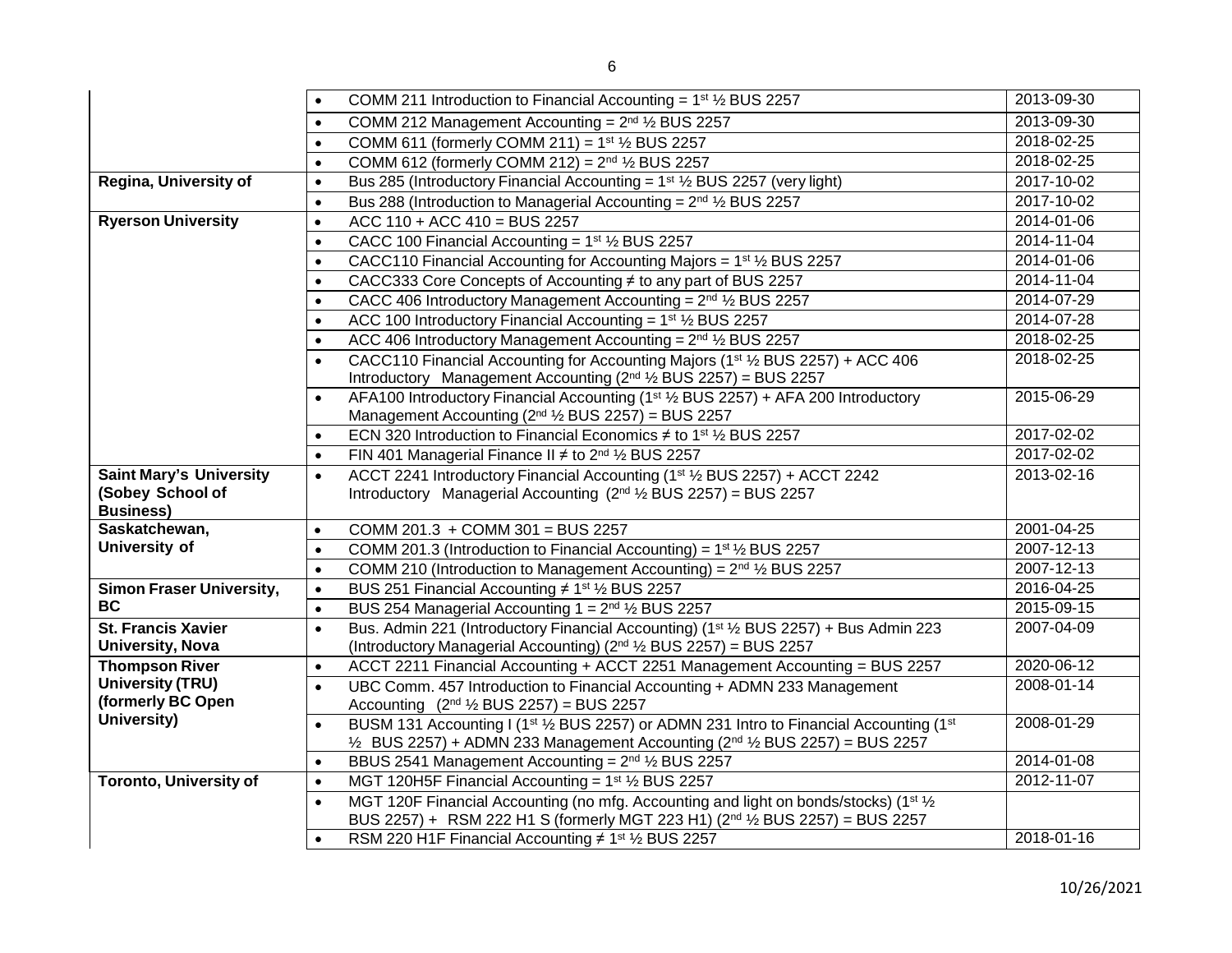|                                   | RSM 220 H1F Financial Accounting and RSM 221 H1S (Financial Accounting Theory & Policy I                                | 2018-01-16       |  |  |
|-----------------------------------|-------------------------------------------------------------------------------------------------------------------------|------------------|--|--|
|                                   | $\neq$ to BUS 2257                                                                                                      |                  |  |  |
|                                   | RSM 100Y1Y Intro to Management and RSM 230 H1S Financial Markets ≠ to BUS 2257<br>2010-02-09<br>$\bullet$               |                  |  |  |
|                                   | 2018-01-16<br>RSM 222 H1F Managerial Accounting = $2nd$ $\frac{1}{2}$ BUS 2257<br>$\bullet$                             |                  |  |  |
|                                   | RSM 220 Financial Accounting + RSM 222 Managerial Accounting ≠ BUS 2257 (Acceptable                                     | 2010-11-29       |  |  |
|                                   | equivalent if RSM 220 taken during or prior to the 2011/2012 academic year)                                             |                  |  |  |
|                                   | RSM 219 (Financial Accounting + RSM 222 Management Accounting I = BUS 2257<br>$\bullet$                                 | 2011-09-21       |  |  |
|                                   | RSM 295Y0 Introduction to International Management & Accounting ≠ 1 <sup>st</sup> 1/ <sub>2</sub> BUS 2257<br>$\bullet$ | 2016-01-29       |  |  |
| <b>Toronto, University of</b>     | MGT120H5F (Financial Accounting I) = $1st$ 1/ <sub>2</sub> BUS 2257<br>$\bullet$                                        | 2012-11-06       |  |  |
| (Mississauga)                     | MGT220H5F ≠ 1st ½ BUS 2257<br>$\bullet$                                                                                 | 2014-04-22       |  |  |
|                                   | MGT223H5F = $2^{nd}$ $\frac{1}{2}$ BUS 2257<br>$\bullet$                                                                | 2014-04-22       |  |  |
| <b>Toronto, University of</b>     | MGAB01H3 Financial Accounting I + MGAB02H3 S Financial Accounting II = $1^{st}$ 1/2 BUS 2257<br>$\bullet$               | 2015-05-29       |  |  |
| (Scarborough)                     | MGAB03H3 S Management Accounting = $2nd$ 1/ <sub>2</sub> BUS 2257<br>$\bullet$                                          | 2015-05-29       |  |  |
| <b>Trent University</b>           | ADMN 1021H (Financial Accounting I) + ADMN 2021H (Financial Accounting II) = $1^{st}$ 1/ <sub>2</sub><br>$\bullet$      | 2017-10-02       |  |  |
|                                   | <b>BUS 2257</b>                                                                                                         |                  |  |  |
|                                   | ADMN 3021H (Fundamentals of Management Accounting = 2 <sup>nd</sup> 1/2 BUS 2257<br>$\bullet$                           |                  |  |  |
| <b>Trinity Western University</b> | BUSI 222 - Financial and Managerial Accounting ≠ BUS 2257<br>$\bullet$                                                  | 2019-11-21       |  |  |
|                                   | BUSI 342 - Management Finance # BUS 2257<br>$\bullet$                                                                   | 2019-11-21       |  |  |
|                                   | BUSI 275 - Business Statistics # BUS 2257<br>$\bullet$                                                                  | 2019-11-21       |  |  |
|                                   | BUSI 377 - Operations Management # BUS 2257<br>$\bullet$                                                                | $2019 - 11 - 21$ |  |  |
| Victoria, University of, BC       | BCOM 315 (Financial Accounting) $\neq$ 1 <sup>st</sup> $\frac{1}{2}$ of BUS 2257<br>$\bullet$                           | $2009 - 01 - 15$ |  |  |
|                                   | BCOM 316 (Management Accounting) = $2^{nd}$ $\frac{1}{2}$ of BUS 2257                                                   | 2017-10-02       |  |  |
|                                   | COM 270 A01 = $1^{st}$ $\frac{1}{2}$ BUS 2257<br>$\bullet$                                                              | $2017 - 10 - 02$ |  |  |
|                                   | COM 315 Financial Accounting = $1st$ 1/ <sub>2</sub> BUS 2257<br>$\bullet$                                              | 2018-01-16       |  |  |
|                                   | COM 316 Management Accounting = $2^{nd}$ 1/2 BUS 2257<br>$\bullet$                                                      | 2018-01-16       |  |  |
| <b>Waterloo University</b>        | ACC 121 + ACC 122 = weak BUS 2257 (not preferred choice)<br>$\bullet$                                                   |                  |  |  |
|                                   | ACC 123 antirequisite To ACC 121 and ACC 122<br>$\bullet$                                                               |                  |  |  |
|                                   | ACC $128 + ACC$ 228 $\neq$ BUS 2257<br>$\bullet$                                                                        |                  |  |  |
|                                   | ACC 131 (Mgmt. 1) = Year 1 0.5 business course = weak $\frac{1}{2}$ BUS1220<br>$\bullet$                                |                  |  |  |
|                                   | ACC 131 + ACC 123 ≠ BUS 2257 per E. Grasby (missing Financial Accounting)<br>$\bullet$                                  |                  |  |  |
|                                   | Former ACC 101 + Former ACC 280 (or former ACC 281) = BUS 2257<br>$\bullet$                                             |                  |  |  |
|                                   | Former ACC 280 + ACC 291 = BUS 2257<br>$\bullet$                                                                        |                  |  |  |
|                                   | ACC 128 + ACC 228 + ACC 392 = BUS 2257<br>$\bullet$                                                                     | 2017-10-03       |  |  |
|                                   | ACC 131 ≠ BUS 2257                                                                                                      | 2005-01-17       |  |  |
|                                   | <b>New Waterloo Courses</b>                                                                                             |                  |  |  |
|                                   | AFM 101 = $1st$ $\frac{1}{2}$ of BUS 2257                                                                               | 2018-02-08       |  |  |
|                                   | AFM 102 = $2^{nd}$ $\frac{1}{2}$ of BUS 2257                                                                            | 2016-01-22       |  |  |
|                                   | AFM 123 $\neq$ 1st or 2 <sup>nd</sup> term of BUS 2257                                                                  | 2020-04-13       |  |  |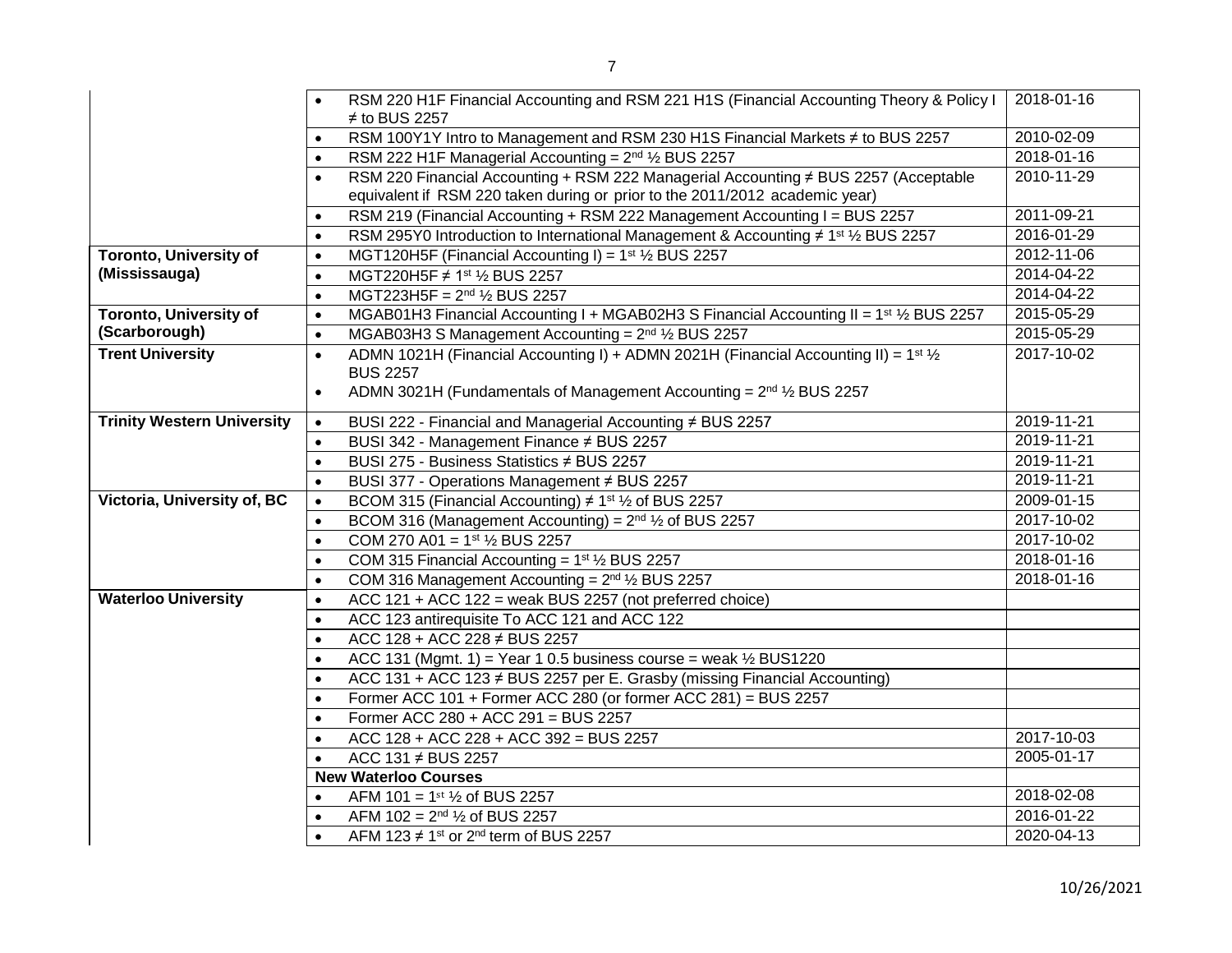|                                                                | AFM 211 Connections to Business Context ≠ to any part of BUS 2257<br>$\bullet$                                                                                                                    | 2016-02-01 |
|----------------------------------------------------------------|---------------------------------------------------------------------------------------------------------------------------------------------------------------------------------------------------|------------|
|                                                                | AFM 291 and AFM 391 are not applicable to BUS 2257<br>$\bullet$                                                                                                                                   | 2018-02-08 |
|                                                                | MSCI 262 Managerial and Cost Accounting = $2nd$ 1/ <sub>2</sub> BUS 2257<br>$\bullet$                                                                                                             | 2016-11-16 |
| <b>Waterloo University</b><br>& Laurier                        | BU127 (Laurier) Introduction to Financial Accounting (1st 1/2 BUS 2257) + BU247<br>$\bullet$<br>(WLU) Introduction to Managerial Accounting (2 <sup>nd</sup> 1/ <sub>2</sub> BUS 2257) = BUS 2257 | 2018-01-26 |
| <b>Windsor University</b>                                      | 70-151 Financial Accounting $I = 1st$ 1/ <sub>2</sub> BUS 2257)<br>$\bullet$                                                                                                                      | 2009-04-16 |
|                                                                | 70-152 Managerial Accounting $I = 2^{nd}$ % BUS 2257 (70-152 no longer taught)<br>$\bullet$                                                                                                       | 2009-04-16 |
|                                                                | 70-151 Accounting $I = 1st$ 1/ <sub>2</sub> BUS 2257<br>$\bullet$                                                                                                                                 | 2009-04-16 |
|                                                                | 70-255 Principles of Managerial Accounting = $2^{nd}$ $\frac{1}{2}$ BUS 2257<br>$\bullet$                                                                                                         | 2009-04-16 |
|                                                                | ACCT 2550 (Principles of Managerial Accounting) = $2^{nd}$ $\frac{1}{2}$ of BUS 2257<br>$\bullet$                                                                                                 | 2021-01-21 |
| <b>Winnipeg, University of</b>                                 | BUS2002 Introduction to Financial Accounting = $1st$ 1/ <sub>2</sub> BUS 2257<br>$\bullet$                                                                                                        | 2012-11-22 |
|                                                                | BUS2003 Managerial Accounting = 2nd 1/2 BUS 2257<br>$\bullet$                                                                                                                                     | 2012-11-22 |
| <b>York University (School</b>                                 | AP/ADMS 2500 Introduction to Financial Accounting = $1st$ 1/ <sub>2</sub> BUS 2257<br>$\bullet$                                                                                                   | 2014-10-30 |
| of Admin Studies)                                              | AP/ADMS 2510 3.0 Introduction to Management Accounting = 2 <sup>nd</sup> 1/2 BUS 2257<br>$\bullet$                                                                                                | 2014-04-22 |
|                                                                | AP/ADMS 3510 3.0 Managerial Cost Accounting and Analysis ≠ BUS 2257<br>$\bullet$                                                                                                                  | 2014-04-22 |
| <b>York University (Schulich</b><br><b>School of Business)</b> | ACTG 2010 Introduction to Financial Accounting I + ACTG 2011 Introduction to Financial<br>$\bullet$<br>Accounting II = $1st$ 1/ <sub>2</sub> BUS 2257                                             | 2012-09-07 |
|                                                                | ACTG 2020 Management Accounting Concepts = $2^{nd}$ $\frac{1}{2}$ BUS 2257<br>$\bullet$                                                                                                           | 2012-12-04 |
|                                                                | ACTG 2010 Introduction to Financial Accounting I + ACTG 2011 Introduction to Financial<br>$\bullet$<br>Accounting II = $1st$ 1/ <sub>2</sub> BUS 2257                                             | 2011-01-27 |
|                                                                | Ryerson CACC406 Introduction Management Accounting or Athabasa ACCT 250 Accounting<br>$\bullet$<br>for Managers = $2nd$ half BUS 2257                                                             | 2011-01-27 |
|                                                                | ACTG 2011 3.0 Introduction to Financial Accounting I and II) + ACTG 3110 3.0 Intermediate<br>$\bullet$<br>Financial Accounting I) = $1^{st}$ 1/ <sub>2</sub> BUS 2257                             | 2012-05-03 |
|                                                                | ACTG 3120 3.0 Intermediate Financial Accounting II) and/or ACTG 4400 (Managerial<br>$\bullet$<br>Cost Accounting and Analysis) are not applicable to BUS 2257                                     | 2012-05-03 |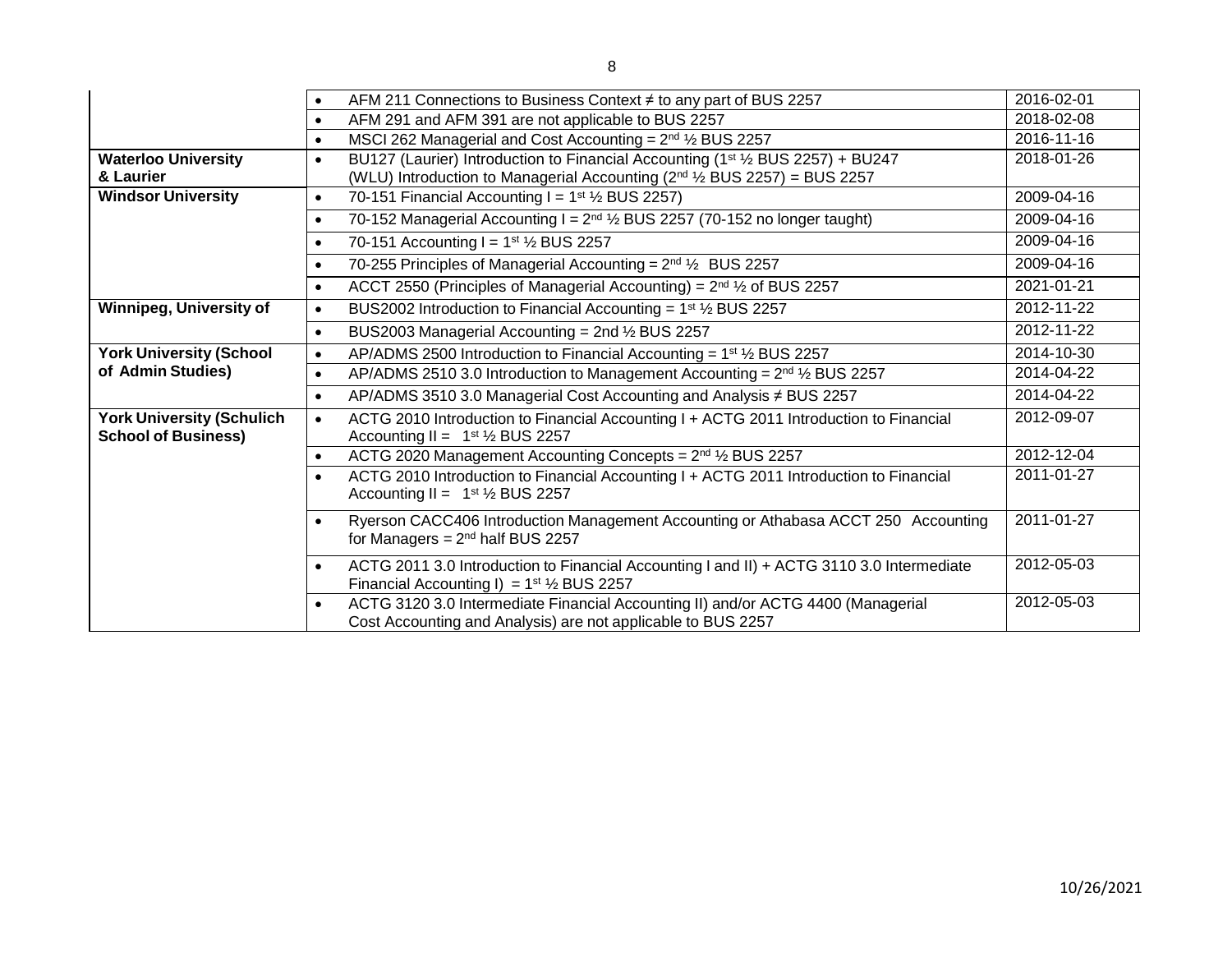| <b>CANADIAN COLLEGES</b>               |                                                                                                                                                                                |            |
|----------------------------------------|--------------------------------------------------------------------------------------------------------------------------------------------------------------------------------|------------|
| Algonquin College,<br><b>Ottawa ON</b> | ACC2301 Fin Acc) $\neq$ 1st 1/2 BUS 2257<br>$\bullet$                                                                                                                          | 2007-01-10 |
| <b>Camosun College, BC</b>             | ACCT 110 + ACCT 111 (1st 1/2 B2257) + ACCT 140 (2nd 1/2 B2257) = B2257<br>$\bullet$                                                                                            | 2009-03-24 |
|                                        | ACCT 110 Financial Accounting 1 + ACCT 111 Financial Accounting $2 = 1^{st}$ 1/2 BUS 2257<br>$\bullet$                                                                         | 2017-10-02 |
|                                        | ACCT 207 Managerial Accounting = $2nd$ 1/ <sub>2</sub> BUS 2257<br>$\bullet$                                                                                                   | 2017-10-02 |
| <b>Capilano College, North</b>         | COMM 293 Financial Accounting = $1st$ half BUS 2257<br>$\bullet$                                                                                                               | 2008-02-29 |
| Vancouver, BC                          | COMM 294 Managerial Accounting = $2nd$ 1/ <sub>2</sub> BUS 2257<br>$\bullet$                                                                                                   |            |
| Conestoga College,                     | ACCT1030 (Introductory Financial Accounting I + ACCT1040 (Introductory Financial Accounting<br>$\bullet$                                                                       | 2010-09-01 |
| <b>Ontario</b>                         | II) + ACCT 2460 (Managerial Accounting) = BUS 2257                                                                                                                             |            |
|                                        | ACCT2180 (Financial Applications in Business) is not necessary or relevant.<br>$\bullet$                                                                                       | 2010-09-01 |
| <b>Coquitlam College, BC</b>           | ACC 101 (Financial Accounting I) + ACC 102 (Financial Accounting II) (1 <sup>*</sup> 1/ <sub>2</sub> of BUS 2257)<br>$\bullet$                                                 | 2008-06-20 |
|                                        | + ACCT 205 (Managerial Accounting I) ( $2^{nd}$ $\frac{1}{2}$ of BUS 2257) = BUS 2257                                                                                          |            |
|                                        | ACCT 1110 (Douglas College + ACCT 1210 (Douglas College + ACCT 205 (Coquitlam)<br>$\bullet$<br>$=$ BUS 2257                                                                    | 2012-06-12 |
|                                        | ACCT 1235 - Principles of Introductory Financial Accounting I & II = 1 <sup>st</sup> 1/ <sub>2</sub> BUS 2257                                                                  | 2020-05-14 |
| <b>Douglas College, BC</b>             | $\bullet$<br>ACCT 1110 + ACCT 1210 = 1st 1/2 BUS 2257                                                                                                                          | 2017-10-02 |
|                                        | $\bullet$<br>ACCT 2320 = $2^{nd}$ $\frac{1}{2}$ BUS 2257                                                                                                                       | 2017-10-02 |
|                                        | $\bullet$                                                                                                                                                                      | 2017-10-02 |
| <b>Fanshawe College</b>                | ACCT 1110 + ACCT 1210 + ACCT 205 (Coquitlam) = BUS 2257<br>$\bullet$<br>ACCT 1004 + ACCT 1011 + ACCT 3022 + ACCT 3023 + ACCT 3024 = BUS 2257                                   | 2008-09-10 |
|                                        | $\bullet$                                                                                                                                                                      |            |
|                                        | ACCT 1004 + ACCT 1011 + ACCT 3036 (or 3023) + ACCT 3037 (or 3024) + ACCT 3022 =<br>$\bullet$<br>BUS 2257 (no splitting)                                                        | 2010-07-29 |
|                                        | ACCT 7003 + ACCT 7004 = BUS 2257<br>$\bullet$                                                                                                                                  | 2018-02-16 |
|                                        | ACCT 7002 + ACCT 7004 ≠ BUS 2257<br>$\bullet$                                                                                                                                  | 2018-02-14 |
| <b>Fraser International</b>            | BUS251 Financial Accounting I ≠ BUS 2257<br>$\bullet$                                                                                                                          | 2012-10-08 |
| College                                |                                                                                                                                                                                |            |
| <b>George Brown College</b>            | ACCT 1036 Principles of Accounting from George Brown College ≠ BUS 2257<br>$\bullet$                                                                                           | 2013-07-11 |
| <b>Grant MacEwan</b>                   | ACCT 111 (Financial Accounting I) + ACCT 161 (Financial Accounting II) (1 <sup>st</sup> 1/2 BUS 2257)<br>$\bullet$                                                             | 2017-10-03 |
| <b>Community College,</b>              | + ACCT 218 (Management Accounting I) (2nd 1/2 BUS 2257) = BUS 2257                                                                                                             |            |
| <b>Edmonton, AB</b>                    | ACCT 111 + ACCT 211 + ACCT 531 + ACCT 331 + ACCT 341 = BUS 2257                                                                                                                | 2011-08-29 |
| <b>Humber College, ON</b>              | $\bullet$                                                                                                                                                                      |            |
|                                        | ACCT 108, ACCT 202, ACCT 221, ACCT 421, ACCT 461, ACCT 541, ACCT 551, ACCT 561,<br>$\bullet$<br>ACCT 601, ACCT 641, ACCT 651, BECN 100, BECN 200, BISM 327, BUSN 450, MKTG 111 | 2011-08-29 |
|                                        | are not related to BUS 2257                                                                                                                                                    |            |
|                                        | ACCT 1000 (ACT. 103) Introductory Financial Accounting + ACCT 2000 Introductory<br>$\bullet$                                                                                   | 2017-12-18 |
|                                        | Financial Accounting 2 + ACCT 2500 Intermediate Financial Accounting 1 = $1st$ / <sub>2</sub> BUS 2257                                                                         |            |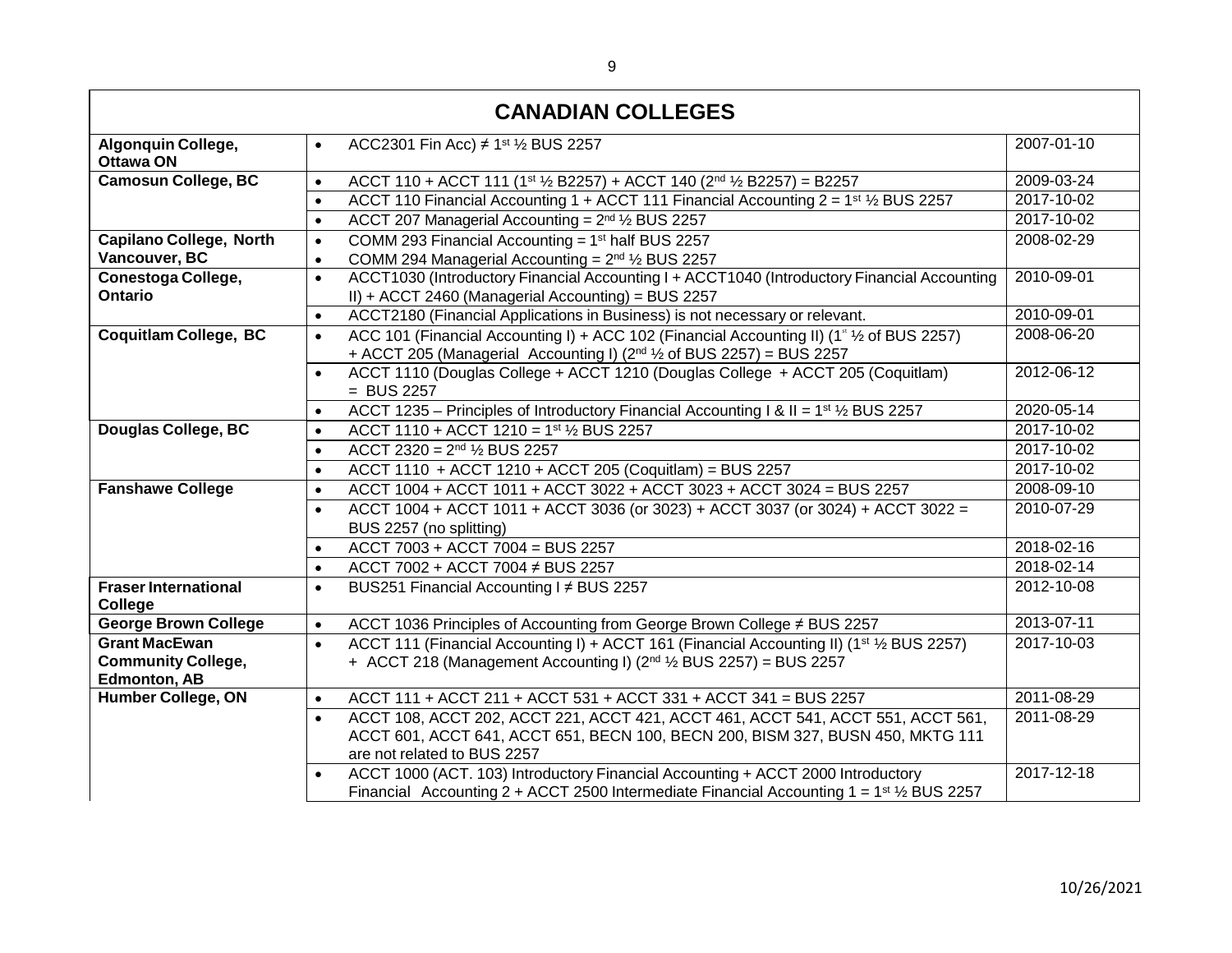|                                       | ACCT 1000 (ACT. 103) Introductory Financial Accounting + ACCT 2000 Introductory<br>Financial Accounting 2 + ACCT 2500 Intermediate Financial Accounting $1 +$ ACCT 3000 =                                                                                                                                                                                                               | 2017-12-18                     |
|---------------------------------------|-----------------------------------------------------------------------------------------------------------------------------------------------------------------------------------------------------------------------------------------------------------------------------------------------------------------------------------------------------------------------------------------|--------------------------------|
|                                       | <b>BUS 2257</b>                                                                                                                                                                                                                                                                                                                                                                         |                                |
| Lambton College, Sarnia,              | ACC 1004 + ACC 2004 + ACC 3803 + ACC 4803 = 1 <sup>st</sup> 1/2 BUS 2257<br>$\bullet$                                                                                                                                                                                                                                                                                                   | 2009-0-08-24                   |
| ON                                    | ACC 3204 + ACC 4204 = $2^{nd}$ $\frac{1}{2}$ BUS 2257<br>$\bullet$                                                                                                                                                                                                                                                                                                                      | 2009-0-08-24                   |
|                                       | ACC 3403, ACC 3503, ACC 5804, ACC 3603, FIN 1013, FIN 2203, BUS 6103 & BUS 6603<br>$\bullet$<br>are unrelated to BUS 2257                                                                                                                                                                                                                                                               | 2009-0-08-24                   |
| <b>Langara College</b>                | FMGT 1115 (Financial Accounting 1) + FMT 1215 (Financial Accounting 2) + FMGT<br>$\bullet$<br>1321 (Intermediate Accounting 1) = $1^{st}$ 1/ <sub>2</sub> BUS 2257                                                                                                                                                                                                                      | 2013-01-08<br>(review in 2015) |
|                                       | FMGT 2293 (Financial Accounting Overview) + FMGT 2294 (Managerial Accounting) = 2 <sup>nd</sup><br>$\bullet$<br>1/ <sub>2</sub> BUS 2257                                                                                                                                                                                                                                                | 2013-01-08<br>(review in 2015) |
|                                       | FGMT 1321 Intermediate Accounting 1 + FGMT 2293 (Financial Accounting Overview)<br>$\bullet$<br>= BUS 2257 (must be taken together)                                                                                                                                                                                                                                                     | 2017-10-02                     |
| <b>Mohawk College, ON</b>             | ACCT CB101 + ACCT AC211 (1st 1/2 BUS 2257) + ACCT CB203 (2nd 1/2 BUS 2257) = BUS 2257<br>$\bullet$                                                                                                                                                                                                                                                                                      | 2009-07-13                     |
|                                       | ACCT CB340 ≠ any part of BUS 2257<br>$\bullet$                                                                                                                                                                                                                                                                                                                                          | $2009 - 07 - 13$               |
|                                       | ACCT CB101 (Accounting 1) + ACCT 10004 (Financial Accounting 2) $\neq$ 1 <sup>*</sup> 1/ <sub>2</sub> BUS 2257 (lacks<br>$\bullet$<br>bonds, stocks, capital)                                                                                                                                                                                                                           | 2009-08-05                     |
|                                       | ACCT AC336 (Cost and Management Accounting 1) + ACCT AC436 (Cost and<br>$\bullet$<br>Management Accounting $2$ ) = $2^{nd}$ 1/ <sub>2</sub> BUS 2257                                                                                                                                                                                                                                    | 2009-08-05                     |
|                                       | ACCT CB101 (Accounting 1) + ACCT 10004 (Financial Accounting 2) + ACCT 10005<br>(Financial Statement Concepts) = $1^{st}$ 1/ <sub>2</sub> BUS 2257                                                                                                                                                                                                                                      | 2009-08-06                     |
|                                       | ACCT CB101 (Accounting 1) + ACCT 10014 (Accounting 2 - Financial) + ACCT 10005<br>(Financial Statement Concepts) = 1 <sup>st '</sup> 1/ <sub>2</sub> BUS 2257 (Note: ACCT 10014 replaces ACCT                                                                                                                                                                                           | 2010-10-04                     |
|                                       | ACCT AC409 (Taxation) not relevant to BUS 2257<br>$\bullet$                                                                                                                                                                                                                                                                                                                             | 2009-08-06                     |
| <b>Red River College,</b><br>Winnipeg | ACCT 2020 (Managerial Accounting for IT) ≠ BUS 2257<br>$\bullet$<br>ACCT 1971 (Financial Accounting I) ≠ BUS 2257<br>$\bullet$                                                                                                                                                                                                                                                          |                                |
| <b>Seneca College of</b>              | ACC 220 + either ACC 415 or ACC 431 = $1^{\circ}$ 1/2 of BUS 2257<br>$\bullet$                                                                                                                                                                                                                                                                                                          | 2017-10-03                     |
| <b>Applied Arts &amp; Tech.,</b>      | ACC 533 = $2^{nd}$ $\frac{1}{2}$ of BUS 2257<br>$\bullet$                                                                                                                                                                                                                                                                                                                               |                                |
| <b>Toronto</b>                        | FIN 401 $\neq$ 2 <sup>nd</sup> $\frac{1}{2}$ of BUS22<br>$\bullet$                                                                                                                                                                                                                                                                                                                      |                                |
| <b>Sheridan College</b>               | ACCT 12000D Financial Accounting ≠ BUS 2257<br>$\bullet$                                                                                                                                                                                                                                                                                                                                | 2019-09-24                     |
|                                       | ACCT 22000D Managerial Accounting ≠ BUS 2257<br>$\bullet$                                                                                                                                                                                                                                                                                                                               | 2019-09-24                     |
|                                       | Accounting 1 (ACCG16971) + Accounting 2 (ACCG17937) + Intermediate Accounting 1<br>$\bullet$<br>(ACCG21627) + Intermediate Accounting 2 (ACG21646) + Costs and Management<br>Accounting (ACCG23626) + Costs & Budgets (ACCG20478) + Corporate Finance 1<br>(FINA21048) + Corporate Finance 2 (FINA28027) = BUS 2257 (No split between 1st & 2nd<br>term. Must have all courses listed.) | 2010-05-26                     |
|                                       | ACCG19798 (Financial Accounting) + ACCG18823 (Managerial Accounting ≠ BUS 2257<br>$\bullet$                                                                                                                                                                                                                                                                                             | 2011-07-15                     |
| St. Lawrence College, ON              | ACCT1 (AC001) + ACCT2 (AC002) + ACCT201 + ACCT202 = 1 <sup>st</sup> 1/2 BUS 2257<br>$\bullet$                                                                                                                                                                                                                                                                                           | 2009-10-07                     |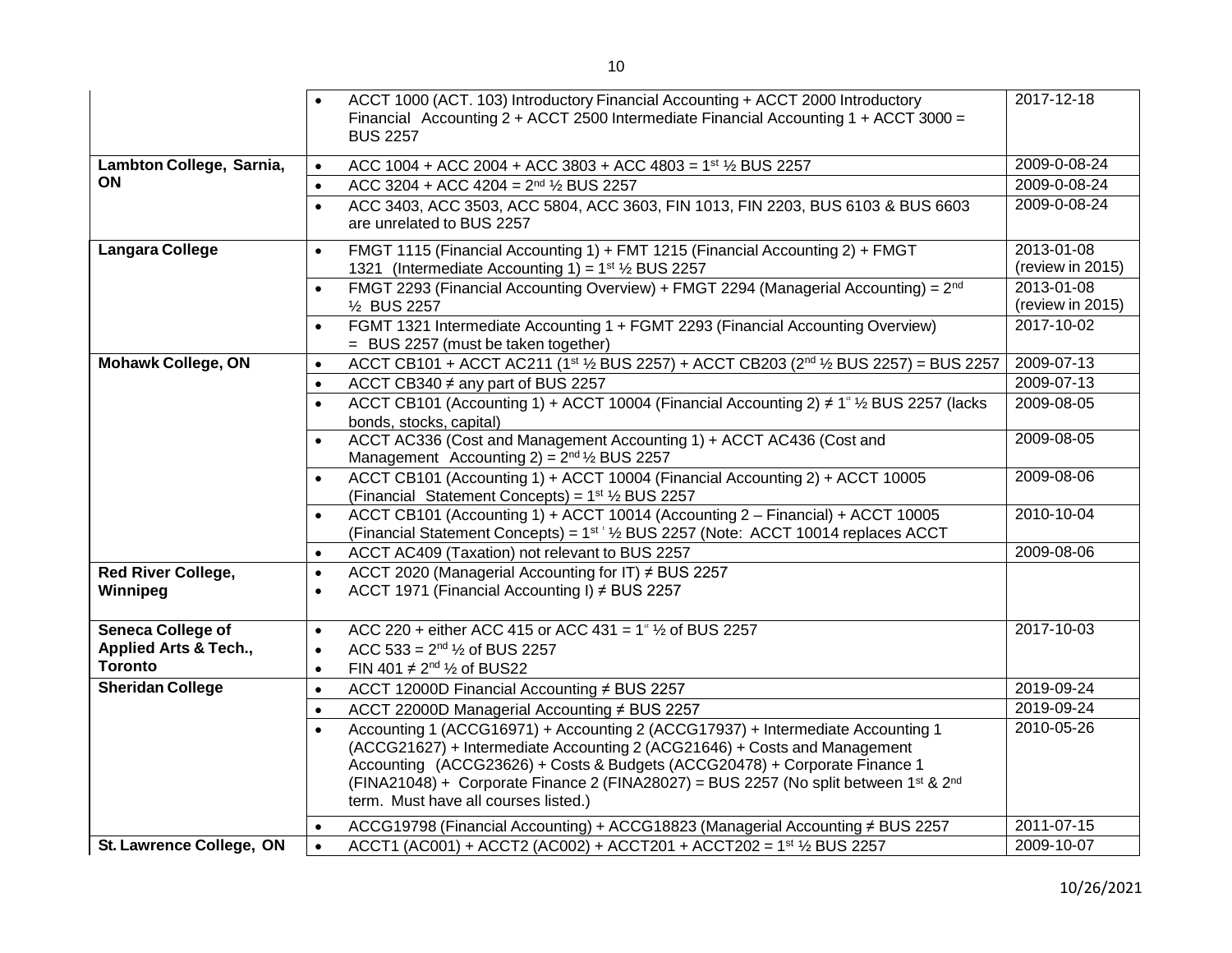| ٦<br>۰, | I |
|---------|---|
|         |   |
|         |   |

|   |  | ACCT5 (Cost Accounting I) + ACCT 10 (Cost Accounting II) = $2nd$ $\frac{1}{2}$ BUS 2257 | 2009-09-14 |
|---|--|-----------------------------------------------------------------------------------------|------------|
|   |  | ACCT6, ACCT36, GENE 34, Math 53, MARK201, MARK202 $\neq$ BUS 2257                       | 2009-09-14 |
|   |  |                                                                                         |            |
| P |  |                                                                                         |            |

| <b>INTERNATIONAL SCHOOLS</b>                                                              |                                                                                                                                                                                           |                  |  |
|-------------------------------------------------------------------------------------------|-------------------------------------------------------------------------------------------------------------------------------------------------------------------------------------------|------------------|--|
| <b>American University in</b><br><b>Dubai</b>                                             | ACCG 201 Principles of Financial Accounting = $1st$ 1/ <sub>2</sub> BUS 2257<br>$\bullet$<br>ACCG 211 Principles of Management Accounting = 2 <sup>nd</sup> 1/2 BUS 2257                  | 2009-09-08       |  |
| <b>American University of</b>                                                             | ACCT 210 (Financial Accounting) = $1st$ term BUS 2257<br>$\bullet$                                                                                                                        | 2007-03-20       |  |
| Beirut, Suliman S. Olayan<br><b>School of Business</b>                                    | ACCT 215 (Management Accounting) = $2nd$ term BUS 2257<br>$\bullet$                                                                                                                       | 2007-03-12       |  |
| <b>American University of</b><br>Cairo                                                    | ACCT 202 (04) and (05) Managerial Accounting = $2^{nd}$ $\frac{1}{2}$ BUS 2257<br>$\bullet$                                                                                               | 2014-02-10       |  |
| <b>Binghamton University,</b><br><b>School of Management</b>                              | Accounting 211 Financial Accounts (1 <sup>st</sup> 1/ <sub>2</sub> BUS 2257) + Accounting 212 Managerial<br>$\bullet$<br>Accounting $(2nd \frac{1}{2} BUS 2257) = BUS 2257$               | 2017-03-03       |  |
| <b>Biztek Institute of</b><br><b>Business &amp;</b><br><b>Technology</b>                  | MGT 201 (Principles of Management) or ECO 101 (Micro Economics) or EGL<br>$\bullet$<br>(Interpersonal & Presentation Skills) or ACC 101 (Principles of Accounting) $\neq$ BUS 2257        | 2007-06-25       |  |
| <b>Borough of Manhatten</b><br><b>Community College (City</b><br><b>University of NY)</b> | ACC 122 (Accounting Principles I) + ACC 222 (Accounting Principles II) = $1^{st}$ 1/2 BUS 2257<br>$\bullet$                                                                               | 2013-01-23       |  |
| <b>Boston University</b><br>(Questrom School of<br><b>Business)</b>                       | AC221 Financial Accounting (1st 1/2 BUS 2257) + AC222 Managerial Accounting (2nd<br>$\bullet$<br>$\frac{1}{2}$ BUS 2257) = BUS 2257                                                       | 2016-03-21       |  |
| <b>Bryant University,</b>                                                                 | BUS 101 (Intro to Business) + ACG 203 (Principles of Financial Accounting) $\neq$ BUS 2257<br>$\bullet$                                                                                   | $2011 - 05 - 12$ |  |
| Smithfield, RI                                                                            | ACG 203 (Principles of Financial Accounting) = $1st$ 1/ <sub>2</sub> BUS 2257<br>$\bullet$<br>ACG 204 (Principles of Managerial Accounting = $2^{nd}$ $\frac{1}{2}$ BUS 2257<br>$\bullet$ | 2011-09-21       |  |
| <b>Cairo, University of</b>                                                               | ACCT 201 Financial Accounting = $1st$ 1/ <sub>2</sub> BUS 2257<br>$\bullet$<br>ACCT 202 Managerial Accounting = 2 <sup>nd 1/2</sup> BUS 2257                                              | 2012-07-19       |  |
| <b>California Baptist</b><br><b>University</b>                                            | ACC 250 (Principles of Accounting I) & ACC 251 (Principles of Accounting II) = 1 <sup>st</sup> $\frac{1}{2}$ BUS<br>$\bullet$<br>2257                                                     |                  |  |
| <b>California Berkeley,</b>                                                               | UGBA 102A Intro to Financial Accounting = $1st$ 1/ <sub>2</sub> BUS 2257<br>$\bullet$                                                                                                     | 2013-04-08       |  |
| <b>University of (Haas School</b><br>of Business)                                         | UGBA 102B Intro to Managerial Accounting $\neq 2^{nd}$ 1/2 BUS 2257<br>$\bullet$                                                                                                          |                  |  |
| <b>Cambridge, University of</b><br>UK.                                                    | Cambridge International Exams - GCE Advanced Level 9706 = Bus.257<br>$\bullet$                                                                                                            | 2007-12-14       |  |
| <b>Cape Town, University of</b>                                                           | ACC1006 Financial Accounting + ACC2011 Financial Reporting 1 + ACC2022<br>Management Accounting 1 = BUS 2257                                                                              | 2015-08-10       |  |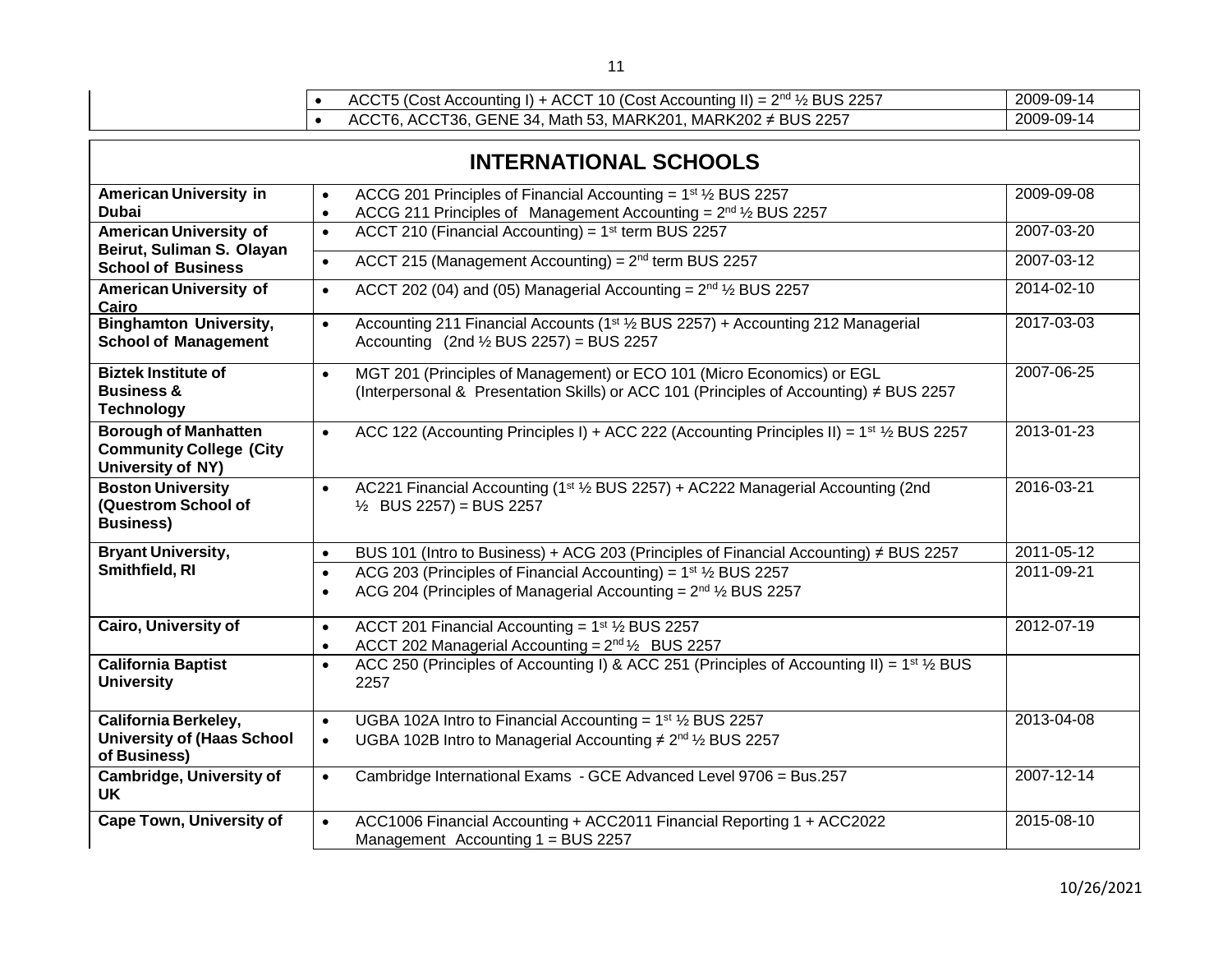|                                                                                   | FTX2024S Corporate Financial Management: Not relevant to Business 2257<br>$\bullet$                                                                                                                                                                                   | 2015-05-07                                           |
|-----------------------------------------------------------------------------------|-----------------------------------------------------------------------------------------------------------------------------------------------------------------------------------------------------------------------------------------------------------------------|------------------------------------------------------|
| <b>Caribbean Advanced</b><br><b>Proficiency Examination</b><br>(CAPE)             | Successful completion of CAPE = BUS 2257<br>$\bullet$                                                                                                                                                                                                                 | 2008-01-25                                           |
| <b>Cass Business School,</b><br><b>London YK</b>                                  | BS 1002 (Introduction to Financial & Management Accounting) + BS1004 (Introduction to<br>$\bullet$<br>Accounting & Finance for Business) + BS2104 (Financial Accounting) + BS2107<br>(Management Accounting) = B2257 (courses cannot be split up & all must be taken) | 2011-12-08                                           |
| <b>College of Computer</b><br><b>Science and Information</b><br>Systems, Pakistan | Model of inference or Methods in Business Writing or Inventory and Production Management ≠<br>$\bullet$<br><b>BUS 2257</b>                                                                                                                                            | 2007-06-25                                           |
| <b>Colorado Northwestern</b><br><b>Community College</b>                          | Principles of Accounting I & Principles of Accounting II = BUS 2257<br>$\bullet$                                                                                                                                                                                      | 2010-09-22                                           |
| <b>Cornell University, NY</b>                                                     | AEM 2210 (Financial Accounting) (1 <sup>*</sup> 1/ <sub>2</sub> BUS 2257) + Athabasca ACCT 250 (2 <sup>nd</sup> 1/ <sub>2</sub> BUS<br>$\bullet$<br>$2257$ ) = BUS 2257                                                                                               | 2010-01-29                                           |
| Davidson College, NC                                                              | Economics 211 Introduction to Accounting + Economics 212 Intermediate Accounting =<br>$\bullet$<br>1st 1/2 BUS 2257                                                                                                                                                   | 2016-09-08                                           |
| <b>Drury University, MO</b>                                                       | ACCT 209 (Principles of Accounting) + ACCT 210 (Financial Statement and Decision<br>$\bullet$<br>Analysis) = $BUS 2257$                                                                                                                                               | 2013-01-08<br>(review in 2016)                       |
| East Anglia, University of<br>(Norwich Business<br>School)                        | NBS-2F1Y Management Accounting = $2^{nd}$ 1/2 of BUS 2257<br>$\bullet$<br>NBS-2F2Y Business Finance ≠ BUS 2257<br>$\bullet$<br>NBS-2A1Y Financial Accounting ≠ BUS 2257<br>$\bullet$<br>NBS-3A1Y Advanced Financial Accounting ≠ BUS 2257<br>$\bullet$                | 2008-05-07<br>2008-05-07<br>2008-05-07<br>2008-05-07 |
| <b>Eastern Michigan</b><br><b>University</b>                                      | ACC 240 (Principles of Financial Accounting = $1st$ 1/ <sub>2</sub> BUS 2257<br>$\bullet$<br>ACC 241 (Principles of Managerial Accounting = 2 <sup>nd</sup> 1/ <sub>2</sub> BUS 2257<br>$\bullet$                                                                     | 2007-12-13                                           |
| <b>Edmonds Community</b><br>College                                               | ACCT 201 Principles of Accounting I + ACCT 202 Financial Accounting II = 1 <sup>st</sup> 1/ <sub>2</sub> BUS 2257<br>$\bullet$<br>ACCT 203 Managerial Accounting = 2 <sup>nd</sup> 1/ <sub>2</sub> BUS 2257<br>$\bullet$                                              | 2020-07-10                                           |
| <b>Emirates Aviation</b><br>College                                               | Bus 1020 Introduction to Business ≠ BUS1120E or BUS 2257<br>$\bullet$<br>Bus 1045 Financial Accounting = $1^{st}$ 1/2 BUS 2257<br>$\bullet$                                                                                                                           | 2013-08-26<br>2014-01-06                             |
| <b>Emory University</b><br><b>(Goizueta Business</b><br>School)                   | Bus 210 Financial Accounting = $1st$ 1/ <sub>2</sub> BUS 2257<br>$\bullet$<br>Bus 211 Managerial Accounting = 2nd $\frac{1}{2}$ BUS 2257<br>$\bullet$                                                                                                                 | 2016-05-17                                           |
| <b>Erasmus University,</b><br>Rotterdam, The<br><b>Netherlands</b>                | FEB11007X (Introduction to Accounting) + FEB12007X ≠ BUS 2257 (insufficient info to assess)<br>$\bullet$                                                                                                                                                              | 2011-09-09                                           |
| <b>European Business</b><br><b>School</b>                                         | L-ACT3001 (Preparing Financial Statements) # BUS 2257 (not transactional accounting<br>$\bullet$                                                                                                                                                                      | $2011 - 12 - 01$                                     |
| Florida Institute of<br><b>Technology</b>                                         | Bus 2211 Introduction to Financial Accounting $\neq$ 1 <sup>st</sup> $\frac{1}{2}$ BUS 2257<br>$\bullet$<br>EAC 2212 Introduction to Managerial Accounting = $2nd$ 1/ <sub>2</sub> BUS 2257<br>$\bullet$                                                              | 2017-01-12                                           |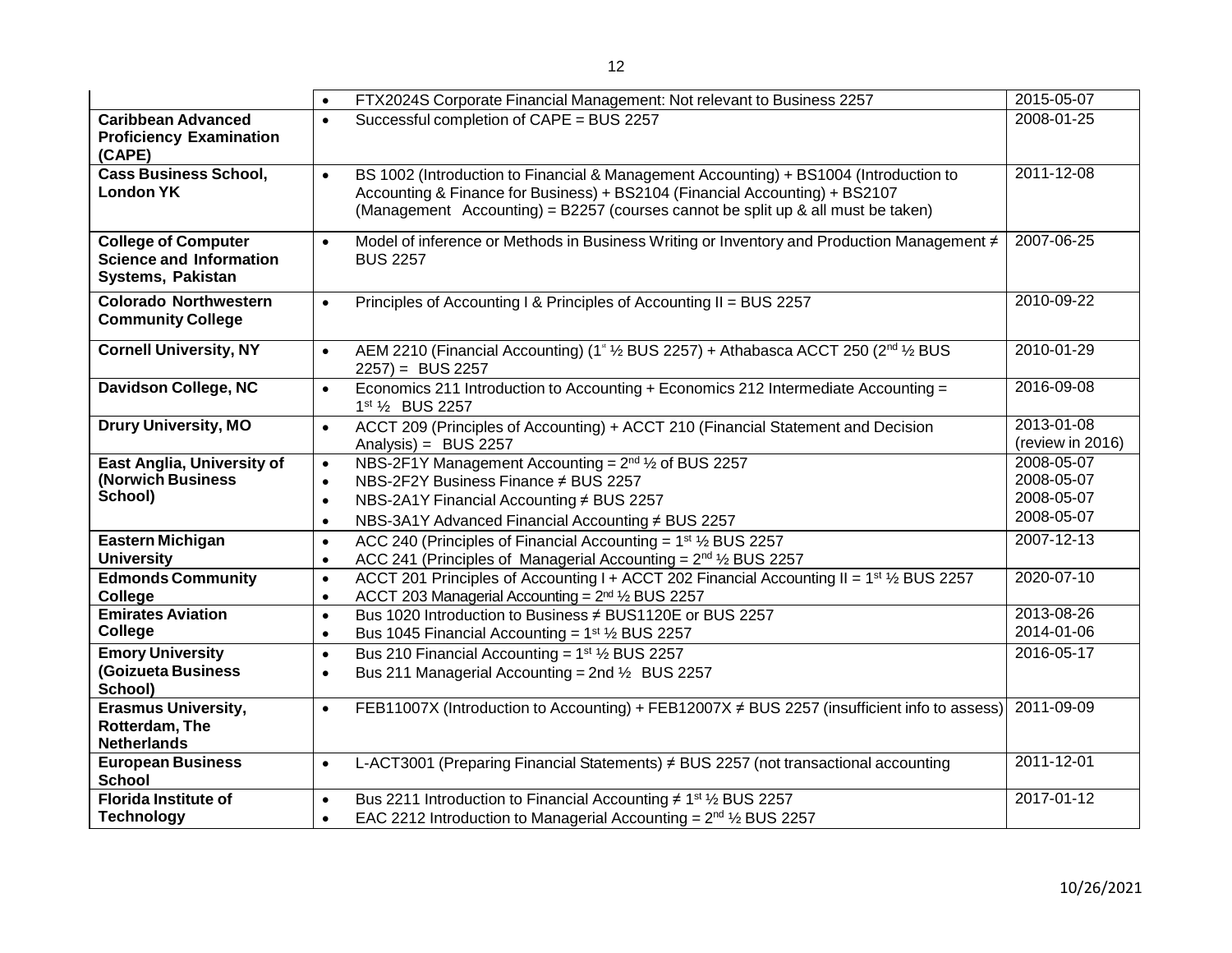| Georgia, University of         | ACCT 2101 Principles of Accounting $I = 1st$ 1/ <sub>2</sub> BUS 2257<br>$\bullet$                                          | 2012-12-04       |
|--------------------------------|-----------------------------------------------------------------------------------------------------------------------------|------------------|
|                                | ACCT 2102 Principles of Accounting II = $2nd$ 1/ <sub>2</sub> BUS 2257<br>$\bullet$                                         |                  |
| Georgetown                     | ACCT 101 Introduction to Financial Accounting = $1st$ 1/ <sub>2</sub> BUS 2257<br>$\bullet$                                 | 2016-03-25       |
| <b>University</b>              | ACCT 102 Managerial Accounting = 2nd 1/2 BUS 2257<br>$\bullet$                                                              |                  |
| Griffith University,           | 1102AFE Accounting for Decision Making and/or 1101AFE ≠ BUS 2257<br>$\bullet$                                               | 2007-12-13       |
| <b>Australia</b>               | 7111AFE Accounting = $1st$ 1/ <sub>2</sub> of BUS 2257<br>$\bullet$                                                         | 2008-01-29       |
|                                | 2104AFE Management Accounting = 2 <sup>nd</sup> 1/ <sub>2</sub> BUS 2257<br>$\bullet$                                       |                  |
|                                | 2201AFE Corporate Finance ≠ any part of BUS 2257<br>$\bullet$                                                               | 2008-01-29       |
|                                | 253ACCT at Athabasca = $1st$ 1/ <sub>2</sub> BUS 2257<br>$\bullet$                                                          | 2008-05-20       |
|                                | 2104AFE at Griffith University = 2 <sup>nd</sup> 1/ <sub>2</sub> BUS 2257<br>$\bullet$                                      |                  |
| <b>Guru Gobind Singh</b>       | BBA 109 + BBA110 + BBA209 = BUS 2257<br>$\bullet$                                                                           | 2009-01-13       |
| <b>Indraprastha University</b> |                                                                                                                             |                  |
| <b>Hankuk University of</b>    | D01205(6) Principles of Accounting = $1st$ 1/ <sub>2</sub> BUS 2257<br>$\bullet$                                            | 2009-14-09       |
| Foreign Studies, S. Korea      |                                                                                                                             |                  |
| Hartford, University of        | AC 210 Financial Accounting + AC 211 Managerial Accounting = BUS 2257<br>$\bullet$                                          | 2020-14-08       |
| <b>Harvard University</b>      | Econ S-1900 Financial Accounting = $1st$ 1/ <sub>2</sub> BUS 2257<br>$\bullet$                                              | 2009-01-19       |
| <b>Houston, University of</b>  | Accounting 2331 = $1^{st}$ 1/ <sub>2</sub> BUS 2257<br>$\bullet$                                                            | 2010-08-27       |
|                                | Accounting $2332 = 2^{nd}$ 1/ <sub>2</sub> BUS 2257<br>$\bullet$                                                            |                  |
| <b>Indiana University</b>      | ACC A201 = $1^{st}$ $\frac{1}{2}$ BUS 2257<br>$\bullet$                                                                     | 2018-01-16       |
| <b>Bloomington</b>             |                                                                                                                             |                  |
|                                |                                                                                                                             |                  |
| <b>Jacksonville State</b>      | ACC 200 Principles of Financial Accounting + ACC 210 Principles of Managerial<br>$\bullet$                                  | 2013-07-08       |
| <b>University</b>              | Accounting = BUS 2257 (but must be taken together)                                                                          |                  |
| <b>Korea University</b>        | BUSS 207 Financial Management ≠ 1 <sup>st</sup> 1/ <sub>2</sub> BUS 2257<br>$\bullet$                                       | 2013-12-13       |
| <b>Business School</b>         | BUSS 244 Management Accounting = $2^{nd}$ 1/ <sub>2</sub> BUS 2257<br>$\bullet$                                             |                  |
| Kwangwoon                      | Technology Management ≠ BUS1220 or BUS 2257<br>$\bullet$                                                                    | 2011-08-11       |
| <b>University, Korea</b>       |                                                                                                                             |                  |
| <b>Lahore University</b>       | ACCT 100 (Principles of Financial Accounting) + ACCT 130 (Principles of<br>$\bullet$                                        | 2012-05-03       |
|                                | Management Accounting) = BUS 2257                                                                                           |                  |
| <b>Lahore School of</b>        | ACC 101 (Financial Accounting) (1 <sup>st 1</sup> / <sub>2</sub> BUS 2257) and ACC 301 (Managerial Accounting)<br>$\bullet$ | 2007-07-09       |
| <b>Economics</b>               | $(2nd ½$ BUS 2257) = BUS 2257.                                                                                              |                  |
| Lancaster                      | AC.F100 (Introduction to Accounting & Finance) $\neq$ BUS 2257 (no transactional accounting)<br>$\bullet$                   | $2011 - 12 - 01$ |
| <b>Lebanese American</b>       | ACCT 2241 Introductory Financial Accounting (1st 1/2 BUS 2257) + ACCT 2242<br>$\bullet$                                     | 2013-02-16       |
| <b>University</b>              | Introductory Managerial Accounting (2nd 1/2 BUS 2257) = BUS 2257 (all 3 courses must                                        |                  |
|                                | be together)                                                                                                                |                  |
| <b>Leeds, University of</b>    | LUBS 2235 (Introduction to Financial Accounting) and LUBS 2245 (Introduction to<br>$\bullet$                                | 2011-12-08       |
|                                | Management Accounting ≠ BUS 2257 (only provide a combined total of 42 hrs. of class                                         |                  |
|                                | time.                                                                                                                       |                  |
|                                |                                                                                                                             |                  |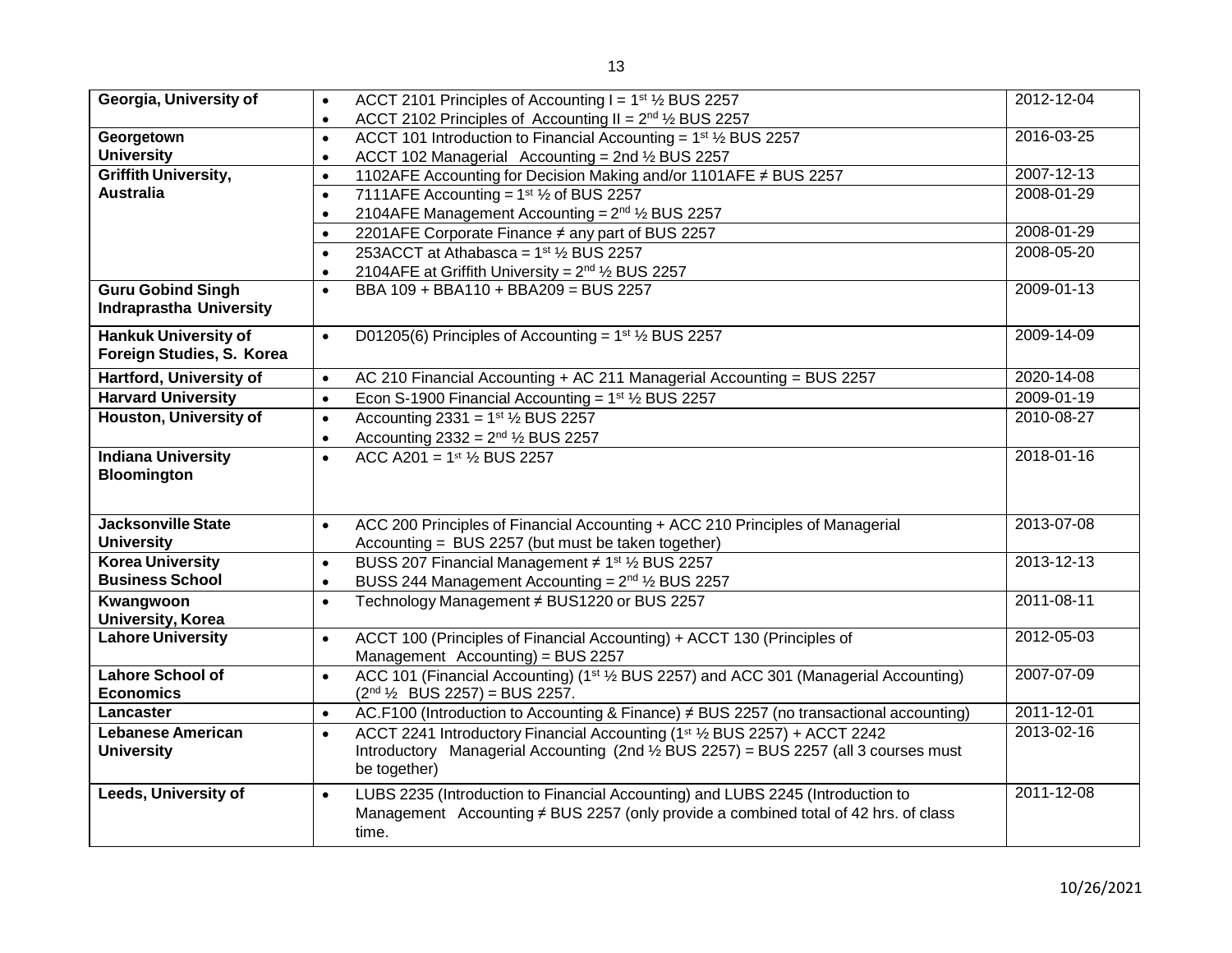| <b>London School of</b>                                         | AF101 (Managerial Accounting and Financial Control + AF 110 (Principles of Accounting = $2^{nd}$                                                | 2012-02-10 |
|-----------------------------------------------------------------|-------------------------------------------------------------------------------------------------------------------------------------------------|------------|
| <b>Economics, University of</b>                                 | 1/2 of BUS 2257                                                                                                                                 |            |
| London, England                                                 |                                                                                                                                                 |            |
| <b>Maastricht University,</b><br><b>Netherlands</b>             | Accounting 104BB + Accounting 104BE + Accounting 104BF ≠ BUS 2257<br>$\bullet$                                                                  | 2008-09-08 |
| <b>Macau, University of</b>                                     | ACCT 200 (Principles of Accounting I) + ACCT 201 (Principles of Accounting II) = 1 <sup>st</sup><br>$\bullet$<br><b>BUS 2257</b>                | 2009-02-04 |
|                                                                 | FINC300 (Financial Management I) + FINC301 (Financial Management II) $\neq$ BUS 2257                                                            | 2009-02-04 |
|                                                                 | ACCT 100 (Principles of Financial Accounting) + ACCT 213 (Principles of<br>Managerial Accounting = BUS 2257                                     | 2012-09-12 |
| <b>Mercyhurst College, Walker</b><br><b>School of Bus., USA</b> | Accounting 201 + Accounting 202 + Accounting 203 + Accounting 340.02 = BUS 2257<br>$\bullet$                                                    | 2010-07-01 |
| <b>Modesto Junior</b><br>College                                | Busad 201 Financial Accounting + Busad 202 Managerial Accounting = BUS 2257<br>$\bullet$                                                        | 2016-09-22 |
| <b>Mount Carmel</b><br>College, India                           | Financial Accounting = weak $1st$ term BUS 2257<br>$\bullet$                                                                                    |            |
|                                                                 | Cost + Management Accounting = $2^{nd}$ term BUS 2257<br>$\bullet$                                                                              |            |
| <b>National University of</b>                                   | FNA 1002X Financial Accounting = $1st$ 1/ <sub>2</sub> of BUS 2257<br>$\bullet$                                                                 | 2008-04-23 |
| Singapore                                                       | FNA2002 (Managerial Accounting = $2^{nd}$ 1/2 of BUS 2257<br>$\bullet$                                                                          |            |
|                                                                 | ACC1001 or ACC1002X Financial Accounting + ACC2002 Managerial Accounting =<br>$\bullet$<br><b>BUS 2257</b>                                      | 2011-08-23 |
| <b>New Hampshire, University</b>                                | ADMN 502 Introduction to Financial Accounting = $1st$ 1/ <sub>2</sub> BUS 2257<br>$\bullet$                                                     | 2017-03-01 |
| οf                                                              | ADMN 503 Introduction to Managerial Accounting = 2 <sup>nd</sup> 1/2 BUS 2257                                                                   |            |
| <b>Niagara University</b>                                       | ACC 111 Financial Accounting & ACC112 Management Accounting = BUS 2257<br>$\bullet$                                                             | 2013-08-16 |
|                                                                 | MGT 271B Management Principles not relevant to BUS 2257<br>$\bullet$                                                                            | 2013-08-16 |
| <b>North Dakota, University</b>                                 | Accounting 200 (Elements of Accounting I) + Accounting 201 (Elements of Accounting II<br>$\bullet$                                              | 2011-04-19 |
| of                                                              | (must be taken together) = BUS 2257                                                                                                             |            |
| <b>North South University</b><br>(Bangladesh)                   | ACT 201 Introduction to Financial Accounting + FIN 254 Introduction to Financial<br>$\bullet$<br>Management = BUS 2257 (must be taken together) | 2016-02-08 |
| Northwood University,<br>Midland, MI                            | ACC 2410 + ACC 2415 = BUS 2257<br>$\bullet$                                                                                                     | 2021-04-14 |
| Notre Dame, University of                                       | Accountancy $I = 1st$ 1/ <sub>2</sub> BUS 2257<br>$\bullet$<br>Accountancy II = $2^{nd}$ $\frac{1}{2}$ BUS 2257<br>$\bullet$                    | 2011-07-21 |
| <b>New York University, Stern</b><br><b>School of Bus.</b>      | C40.0014 Business Essentials for Non-business students ≠ BUS1220 or BUS 2257<br>$\bullet$                                                       | 2008-03-20 |
| Northwood University,<br>Florida, USA                           | ACC 241-02 (Accounting Principles) + ACC 242 (Accounting Principles) + ACC243<br>$\bullet$<br>(Accounting Principles III) = BUS 2257            | 2008-03-28 |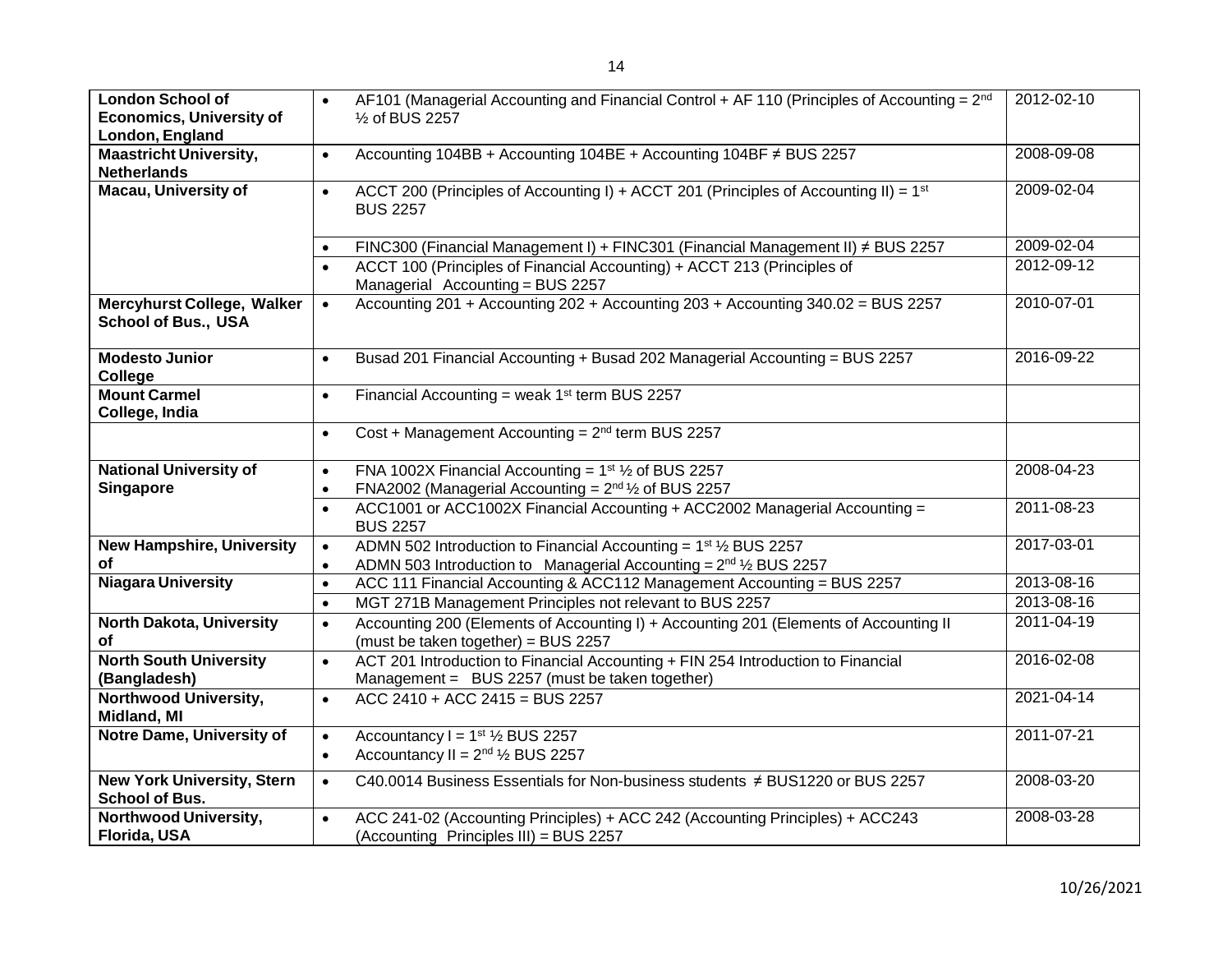| <b>Oakland City University,</b><br>Oakland City, IN                                                      | Accounting 201 (Principles of Accounting I) + Accounting 202 (Principles of Accounting II) $\neq 1^{st}$<br>$\bullet$<br>1/ <sub>2</sub> of BUS 2257<br>Accounting 315 (Managerial Accounting) = $2nd$ 1/2 BUS 2257<br>$\bullet$ | 2008-07-14 |
|----------------------------------------------------------------------------------------------------------|----------------------------------------------------------------------------------------------------------------------------------------------------------------------------------------------------------------------------------|------------|
| <b>Ohio State University,</b><br><b>Columbus, OH</b>                                                     | ACCTMIS 2200 + ACCTMIS 2300 = BUS 2257<br>$\bullet$                                                                                                                                                                              | 2021-01-29 |
| Otago, University of,<br><b>New Zealand</b>                                                              | BSNS 101 (Accounting and Financial Information) = $2^{nd}$ $\frac{1}{2}$ of BUS 2257<br>$\bullet$                                                                                                                                | 2007-12-13 |
| <b>Penn State</b>                                                                                        | Accounting 211 + Accounting 471 = BUS 2257<br>$\bullet$                                                                                                                                                                          | 2009-07-13 |
| Queen Mary, London,<br>University of                                                                     | Bus 011 Fundamentals of Management + Bus 021 Financial Accounting + Bus 022<br>$\bullet$<br>Managerial Accounting ≠ BUS1220 or BUS 2257                                                                                          | 2008-04-14 |
| <b>Rochester Institute of</b>                                                                            | ACC 301 Financial Accounting = $1st$ 1/ <sub>2</sub> BUS 2257<br>$\bullet$                                                                                                                                                       | 2014-06-11 |
| <b>Technology</b>                                                                                        | ACCT 201-04 Management Accounting = 2 <sup>nd</sup> 1/ <sub>2</sub> BUS 2257<br>$\bullet$                                                                                                                                        | 2014-06-11 |
| Rochester, University of                                                                                 | ACC 201 (Financial Accounting) = $1st$ 1/ <sub>2</sub> BUS 2257<br>$\bullet$                                                                                                                                                     | 2010-01-15 |
| <b>Shaheed Zulfigar Ali</b><br><b>Bhutto Institute of Science</b><br>and Technology<br><b>University</b> | BA1101 Introduction to Accounting ≠ BUS 2257<br>$\bullet$                                                                                                                                                                        | 2019-09-26 |
| <b>Skidmore College,</b><br><b>Saratgoa Springs NY</b>                                                   | MB 107-01 & 02: Business and Organization Management ≠ to B2257<br>$\bullet$                                                                                                                                                     | 2016-11-16 |
| <b>Sogang University,</b><br>Korea                                                                       | SungKyunKwan's Introduction to Financial Accounting (1 <sup>st 1</sup> / <sub>2</sub> BUS 2257) +Sogang<br>$\bullet$<br>University's MGMT3005-01 Managerial Accounting ( $2^{nd}$ $\frac{1}{2}$ BUS 2257) = BUS 2257             | 2013-12-10 |
| <b>South Florida, University</b><br>of                                                                   | ACG 2021-901 (Principles of Financial Accounting) = $1st$ 1/ <sub>2</sub> BUS 2257<br>$\bullet$<br>ACG 2071-902 Principles of Managerial Accounting) = $2^{nd}$ % BUS 2257<br>$\bullet$                                          | 2012-07-05 |
| <b>Southern Methodist</b><br><b>University, Cox</b>                                                      | ACCT 2301 Introduction to Financial Accounting = 1 <sup>st</sup> 1/2 BUS 2257<br>$\bullet$<br>ACCT 2302 Introduction to Managerial Accounting = $2nd 1/2$ BUS 2257<br>$\bullet$                                                  | 2017-03-01 |
| <b>State University of New</b><br><b>York at Buffalo</b>                                                 | MGA201 - Introduction to Financial Accounting = $1st$ 1/ <sub>2</sub> BUS 2257<br>$\bullet$                                                                                                                                      | 2020-01-31 |
| <b>Stony Brook</b>                                                                                       | BUS 210 (Financial Accounting) $\neq$ 1st 1/2 BUS 2257<br>$\bullet$                                                                                                                                                              | 2013-01-30 |
| <b>University (NY)</b>                                                                                   | BUS 214 (Managerial Cost Analysis & Applications) = 2 <sup>nd</sup> 1/2 BUS 2257<br>$\bullet$                                                                                                                                    | 2013-02-06 |
| SungKyunKwan                                                                                             | Introduction to Financial Accounting + BIZ2021-03 Managerial Accounting = Business 2257<br>$\bullet$                                                                                                                             | 2012-08-10 |
| <b>University, Korea</b>                                                                                 | Introduction to Financial Accounting (1 <sup>st 1</sup> / <sub>2</sub> BUS 2257+ Sogang University's MGMT3005-<br>$\bullet$<br>01 Managerial Accounting ( $2^{nd}$ $\frac{1}{2}$ BUS 2257) = BUS 2257                            | 2013-12-10 |
| <b>Suny Geneseo, NY</b>                                                                                  | Accounting 102 (Introduction to Financial Accounting = 1 <sup>st</sup> 1/ <sub>2</sub> BUS 2257<br>$\bullet$<br>Accounting 103 (Introduction to Managerial Accounting) = $2nd$ 1/ <sub>2</sub> BUS 2257<br>$\bullet$             | 2012-10-01 |
| Taylor's University,<br><b>Malaysia</b>                                                                  | ACCT 201 Accounting $I = 1st$ 1/ <sub>2</sub> BUS 2257<br>$\bullet$<br>ACCT 202 Accounting II = $2^{nd}$ $\frac{1}{2}$ BUS 2257<br>$\bullet$                                                                                     | 2017-02-28 |
| Tecnológico de<br><b>Monterrey (Mexico)</b>                                                              | CF1011 Managerial Accounting = $2^{nd}$ 1/ <sub>2</sub> BUS 2257<br>$\bullet$                                                                                                                                                    | 2017-04-28 |